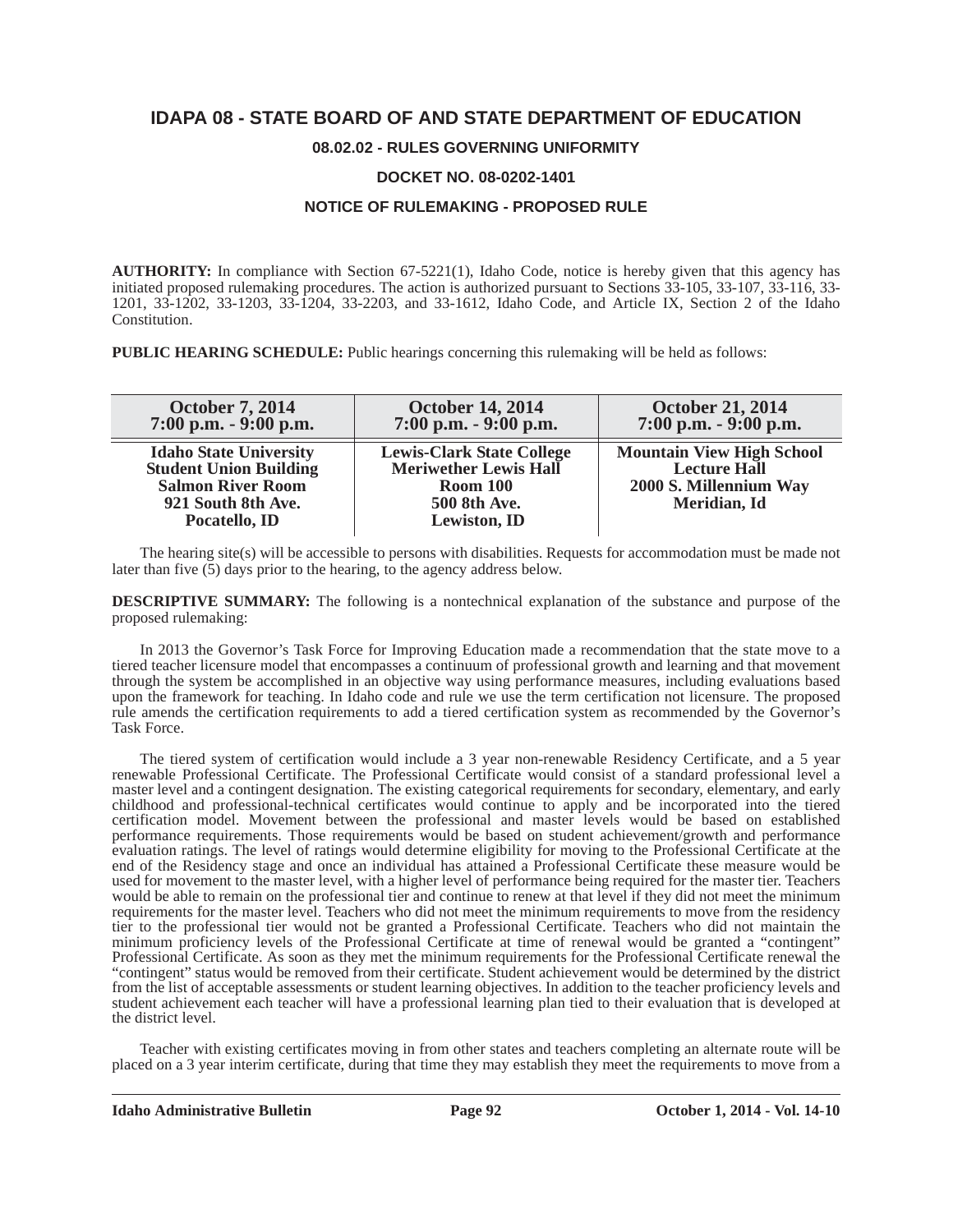| <b>STATE BOARD OF EDUCATION</b>   | Docket No. 08-0202-1401    |
|-----------------------------------|----------------------------|
| <b>Rules Governing Uniformity</b> | <b>Proposed Rulemaking</b> |

residency certificate to a professional certificate and may apply for a professional certificate at the conclusion of the interim certificate.

**FEE SUMMARY:** The following is a specific description of the fee or charge imposed or increased: There will be no change to the current fee charged for certification applications.

**FISCAL IMPACT:** The following is a specific description, if applicable, of any negative fiscal impact on the state general fund greater than ten thousand dollars (\$10,000) during the fiscal year resulting from this rulemaking:

Proposed changes to the teacher certification process may necessitate additional one-time costs for database programing to capture the new data fields. The total programing costs are estimated to be under \$10,000. An additional staff person or the restructuring of current department staff to process the certifications in a timely manner may be necessary, a thorough evaluation of current staffing resources will need to be conducted prior to a determination being made.

**NEGOTIATED RULEMAKING:** Pursuant to Section 67-5220(1), Idaho Code, negotiated rulemaking was conducted through the Career Ladder/Tiered Licensure subcommittee of stakeholders looking at implementing the recommendations from the Governor's Task Force for Improving Education. The Notice of Intent to Promulgate Rules - Negotiated Rulemaking was published in the August 6, 2014 Idaho Administrative Bulletin, **Vol. 14-8, page 27**.

**INCORPORATION BY REFERENCE:** Pursuant to Section 67-5229(2)(a), Idaho Code, the following is a brief synopsis of why the materials cited are being incorporated by reference into this rule: NA

**ASSISTANCE ON TECHNICAL QUESTIONS, SUBMISSION OF WRITTEN COMMENTS:** For assistance on technical questions concerning the proposed rule, contact Tracie Bent, Chief Planning and Policy Officer, at (208) 332-1582 or **tracie.bent@osbe.idaho.gov**.

Anyone may submit written comments regarding this proposed rulemaking. All written comments must be directed to the undersigned and must be delivered on or before October 22, 2014.

DATED the 29th day of August, 2014.

Tracie Bent, Chief Planning and Policy Officer Office of the State Board of Education 650 W. State Street P.O. Box 83720 Boise, ID 83720-0037 Tel: (208) 332-1582 Fax: (208) 334-2632

#### **THE FOLLOWING IS THE PROPOSED TEXT OF DOCKET NO. 08-0202-1401 (Only those Sections being amended are shown.)**

#### **007. DEFINITIONS.**

**01.** Active Teacher. K-12 teacher with a valid Idaho certificate who is currently teaching in an Idaho K-12 classroom/school. (3-16-04)

**02. Alternative Routes**. Routes to teacher certification designed for candidates who want to enter the teaching profession from non-education professions or the para-educator profession, or for teachers lacking certification in a specific area defined as an emergency district need. (3-16-04)

**Idaho Administrative Bulletin Page 93 October 1, 2014 - Vol. 14-10**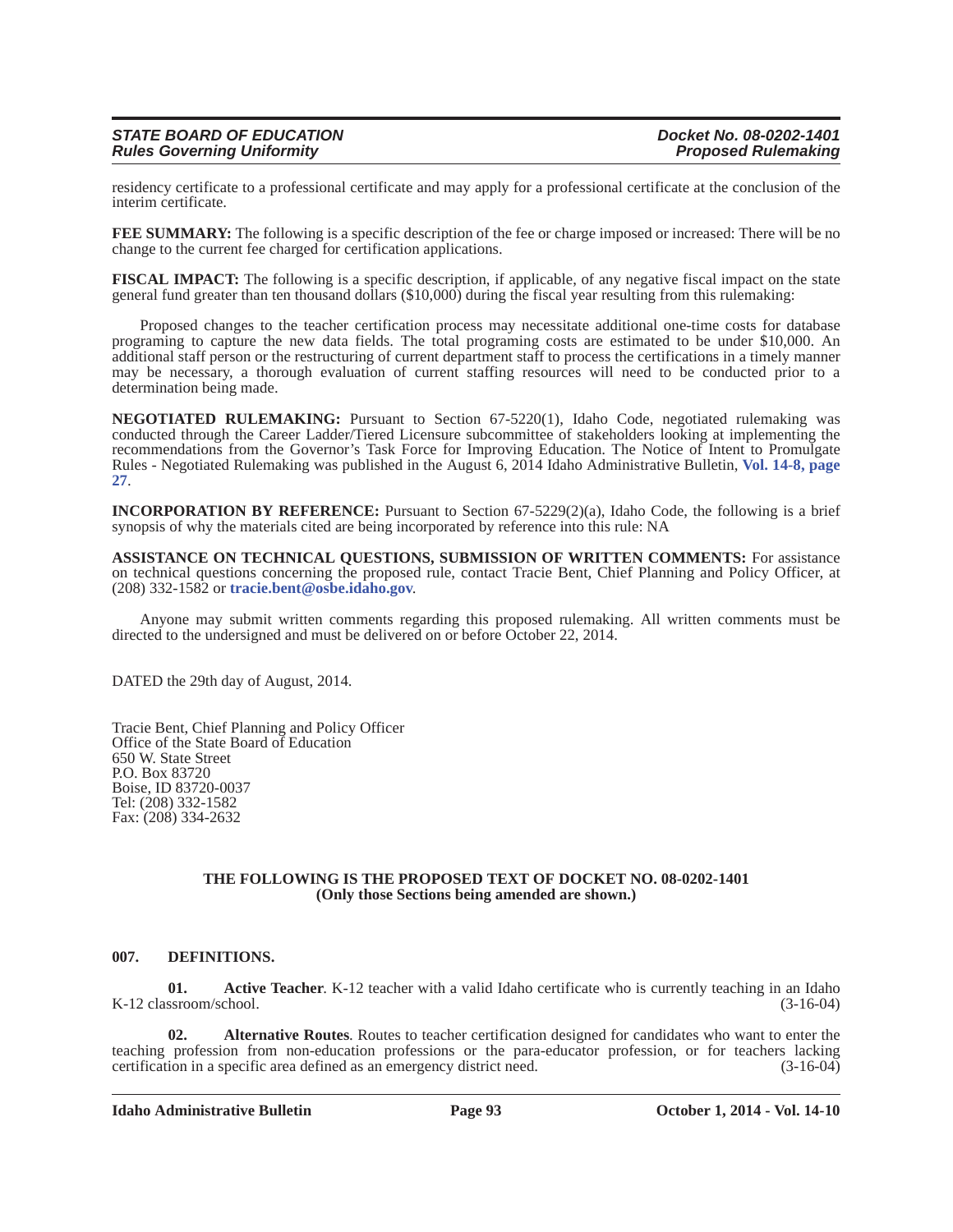| <b>STATE BOARD OF EDUCATION</b>   | Docket No. 08-0202-1401    |
|-----------------------------------|----------------------------|
| <b>Rules Governing Uniformity</b> | <b>Proposed Rulemaking</b> |

**03.** Credential. The general term used to denote the document on which all of a person's educational certificates and endorsements are listed. The holder is entitled to provide educational services in any and/or all areas listed on the credential.

**04. Endorsement**. Term used to refer to the content area or specific area of expertise in which a holder d permission to provide services. (3-16-04) is granted permission to provide services.

**05. Idaho Student Achievement Standards**. Standards of achievement for Idaho's K-12 students. See IDAPA 08.02.03, "Rules Governing Thoroughness." (3-16-04)

**06. Individualized Learning Plan**. An individualized plan developed based on the Idaho framework for teaching to determine and develop a professional action plan based on the individual's strengths and areas of needed growth.

**067.** Institutional Recommendation. Signed form or written verification from an accredited institution with an approved teacher preparation program stating that an individual has completed the program, received a basic or higher rating in all twenty-two (22) components of the Idaho state performance evaluation system, has an individualized learning plan, has demonstrated measurable student achievement or the ability to create student learning objectives, and is now being recommended for state certification. *(3-16-04)*( )

**08. Measurable Student Achievement/Growth**. Demonstrate a teacher's impact on student learning within a given interval of instruction. May include:

| a.                     | Idaho standards achievement test;                  |  |
|------------------------|----------------------------------------------------|--|
| b.                     | <b>Student learning objectives:</b>                |  |
| c <sub>1</sub>         | Formative assessments;                             |  |
| d.                     | Teacher-constructed assessments of student growth; |  |
| e.                     | Pre- and post-tests;                               |  |
| f.                     | Performance based assessments;                     |  |
| $\mathbf{g}_{\bullet}$ | <b>Idaho Reading Indicator</b>                     |  |
| h.                     | College entrance exams (PSAT, SAT, ACT);           |  |
| <u>ı.</u>              | District adopted assessment:                       |  |
|                        | End of course exams;                               |  |
| k.                     | Advance placement exams:                           |  |
| <u>ı.</u>              | Professional-Technical exams;                      |  |

**079.** Orientation. School district/school process used to acquaint teachers new to district/school on its procedures and processes.  $(3-16-04)$ policies, procedures and processes.

*08***10. Para-Educator**. Aides and assistants employed by school districts to supplement instruction and provide additional assistance to students. (3-16-04)

*09***11. Pedagogy**. Teaching knowledge and skills. (3-16-04)

**12. Performance Evaluation System**. Summative evaluation conducted with two (2) observers who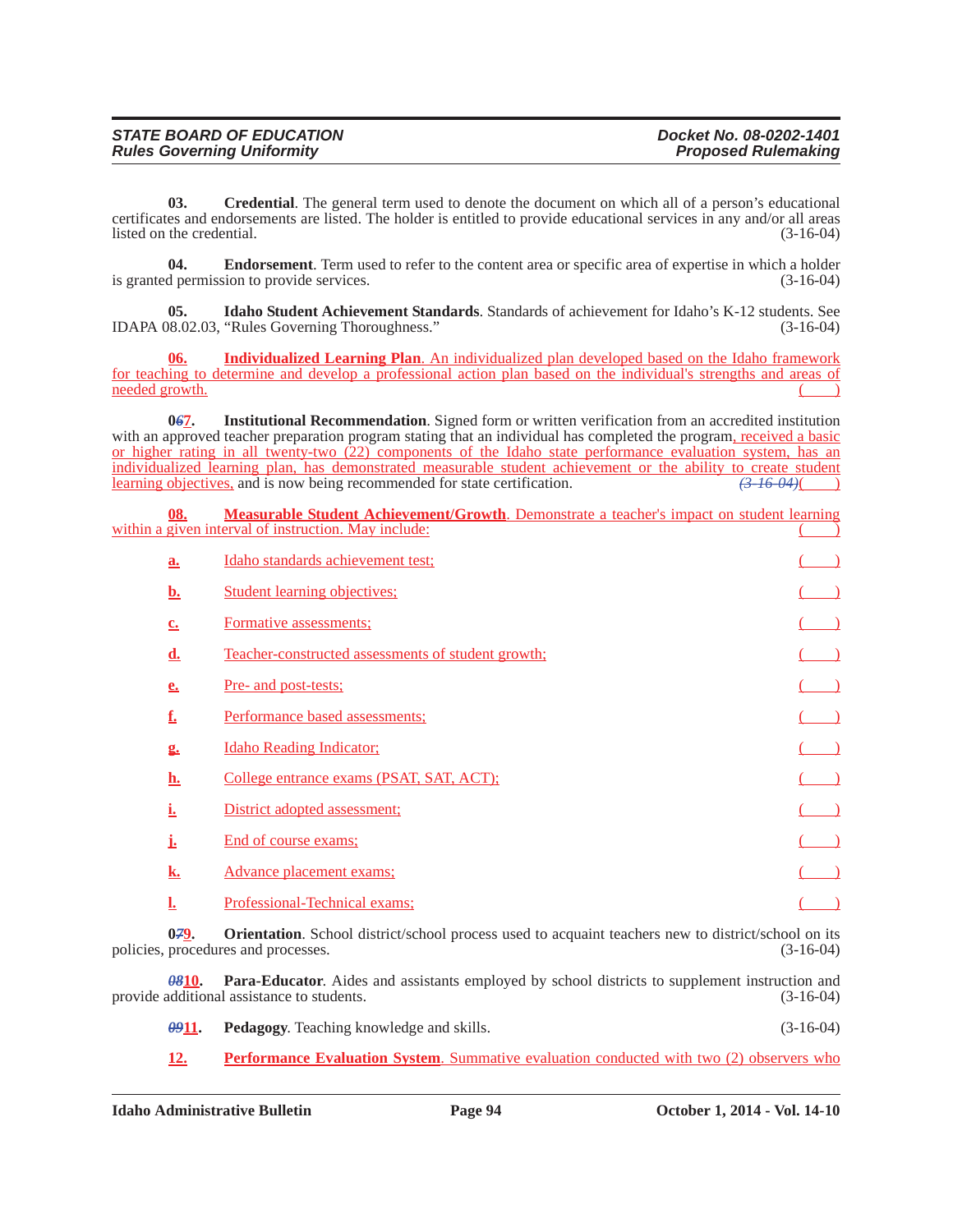#### *STATE BOARD OF EDUCATION Docket No. 08-0202-1401 Rules Governing Uniformity*

have proof of proficiency in evaluating teacher performance based on the Idaho state performance evaluation system as outlined in Section  $120$  of these rules.

**Student Learning Objective (SLO).** A measurable, long-term academic growth target that a teacher sets at the beginning of year for all students or for subgroups of students. SLOs demonstrate a teachers impact on student learning within a given interval of instruction based upon baseline data gathered at the beginning of the  $\frac{1}{2}$  course.

**1***0***4. Teacher Leader**. A master teacher who facilitates the design and implementation of sustained, intensive, and job-embedded professional learning based on identified student and teacher needs. (4-4-13)

# *(BREAK IN CONTINUITY OF SECTIONS)*

#### *015. IDAHO INTERIM CERTIFICATE.*

*01. Issuance of Interim Certificate. The State Department of Education is authorized to issue a threeyear (3) interim certificate to those applicants who hold a valid certificate/license from another state or other entity that participates in the National Association of State Directors of Teacher Education and Certification (NASDTEC) Interstate Agreement. An interim certificate is nonrenewable except under extenuating circumstances. (4-2-08)*

*a. Idaho Comprehensive Literacy Course. For all Idaho teachers working on interim certificates, alternate routes or coming from out of the state, completion of a state approved reading instruction course shall be a one-time requirement for full certification. (4-7-11)*

*b. Technology. Out-of-state applicants will be reviewed by the hiring district for technology deficiencies and may be required to take technology courses to improve their technology skills. (4-7-11)*

*02. Reinstatement of Expired Certificate. An individual holding an expired Idaho certificate may be issued a nonrenewable three year interim certificate. During the validity period of the interim certificate, the applicant must meet all current requirements listed for the specific certificate and endorsement(s) including the appropriate content, pedagogy, and performance assessments. (3-29-12)*

*03. Foreign Institutions. An educator having graduated from a foreign institution that is listed in the Accredited Degree-Granting Institutions section of the "Accredited Institutions of Postsecondary Education" and having a valid/current teaching certificate/license from the country or province in which the foreign institution is located, may be issued a non-renewable, three-year interim certificate. The applicant must also complete the requirements listed in Section 013 of these rules.* 

### **01***6***5. IDAHO EDUCATOR CREDENTIAL.**

The State Board of Education authorizes the State Department of Education to issue certificates and endorsements to those individuals meeting the specific requirements for each area provided herein. *(Section 33-1201, Idaho Code)* In addition to the applicable certificate level requirements outlined in Subsections 015.01 through 015.04, applicants must meet the specific grade level or subject area certificate requirements as provided herein. Teachers who hold an Idaho educator credential issued prior to April 2015 will be subject to the provisions of their certificate at time of issue and must meet the renewal provisions as described herein at time of renewal. *(3-16-04)*( )

**01. Measurable Student Achievements/Growth**. Measurable student achievement used for movement between and renewal of each level of certificate will include at least three (3) assessments demonstrating the teacher's students achievement. Of those three (3), the Idaho Reading Indicator and the Idaho standards achievement test must be included as applicable to the subject areas taught. Student learning objectives, including pre- and post-assessment for student learning must be included for non-tested subjects. Other measures shall be chosen at the district level, selected from the definition as contained in these rules. The majority of student achievement shall be based on student growth.  $($ 

**02. Idaho Residency Certificate**. Teachers meeting the following criteria may apply for an Idaho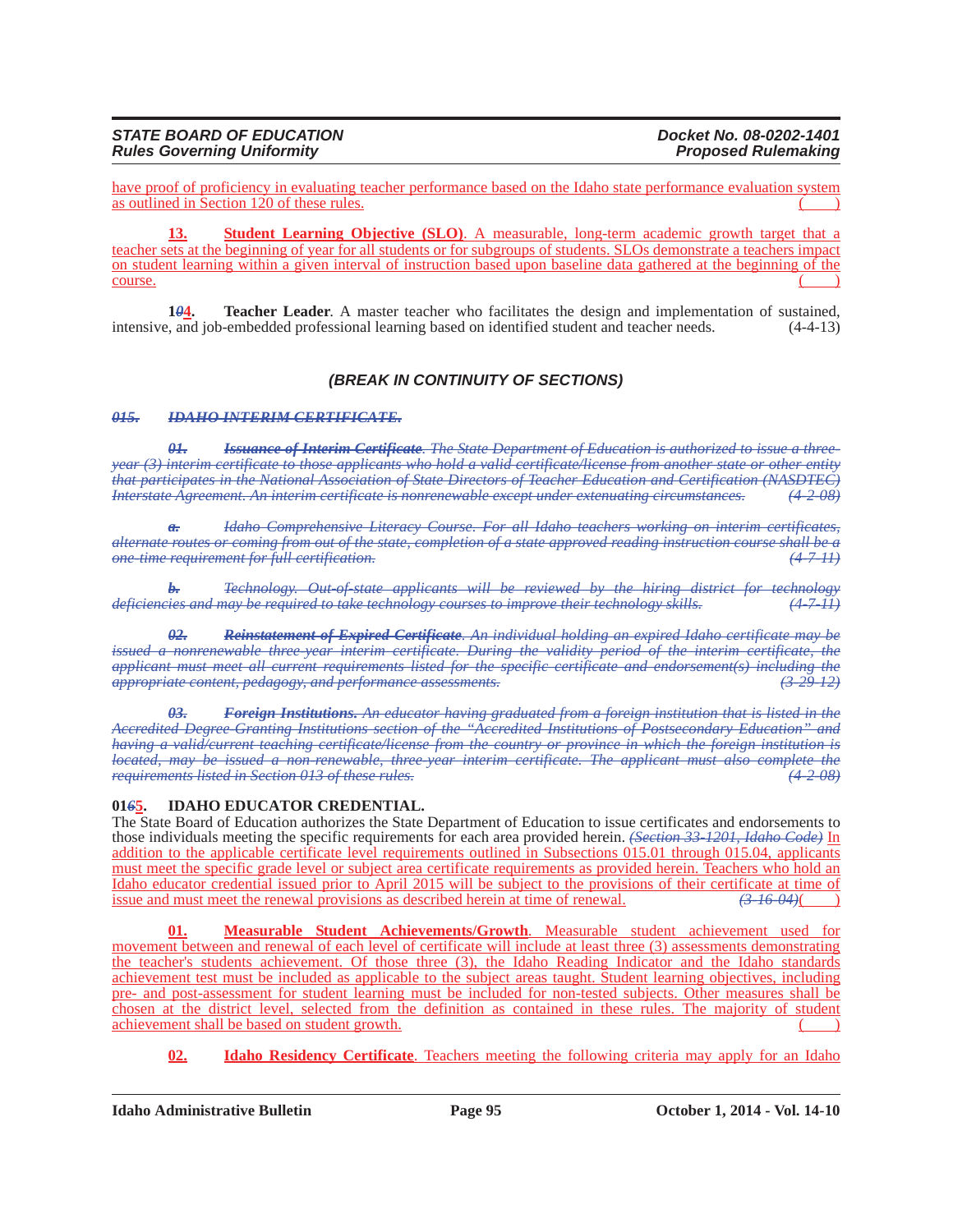|        |                                   | Residency Certificate. The residency certificate is valid for three (3) years and is non-renewable.                                                                                                                                                                                                                                                                                                                                                 |  |
|--------|-----------------------------------|-----------------------------------------------------------------------------------------------------------------------------------------------------------------------------------------------------------------------------------------------------------------------------------------------------------------------------------------------------------------------------------------------------------------------------------------------------|--|
|        | a.                                | Graduates of an Idaho approved educator or occupational teacher preparation program and have<br>received an institutional recommendation; or                                                                                                                                                                                                                                                                                                        |  |
| rules. | <u>b.</u>                         | Completed an Idaho approved alternate route to certification as described in Section 042 of these                                                                                                                                                                                                                                                                                                                                                   |  |
|        | by the hiring district.           | Holders of an Idaho Residency Certificate shall receive intensive mentoring during year one (1) of<br>their certificate, and mentoring at a lessor level during year two (2) of their certificate. Mentoring shall be provided                                                                                                                                                                                                                      |  |
|        | 03.                               | <b>Idaho Professional Certificate</b> . Teachers meeting the following criteria may apply for an Idaho<br>Professional Certificate. The professional certificate is a five (5) year renewable certificate.                                                                                                                                                                                                                                          |  |
|        | a.                                | Hold an Idaho residency certificate for three (3) years.                                                                                                                                                                                                                                                                                                                                                                                            |  |
|        | b.                                | For two $(2)$ of three $(3)$ years, including the final year prior to applying for a professional<br>certificate, show demonstrated teaching proficiency on the Idaho state performance evaluation system through:                                                                                                                                                                                                                                  |  |
|        | i.                                | Sixteen (16) or more elements rated as proficient or higher.                                                                                                                                                                                                                                                                                                                                                                                        |  |
|        | ii.<br>domain three $(3)$ .       | No more than six (6) elements ranked as basic, no more than two (2) of the six (6) elements rated as<br>basic in domain one (1) or domain four (4), and no more than one (1) element rated as basic in domain two (2) or                                                                                                                                                                                                                            |  |
|        | iii.                              | No elements rated as unsatisfactory.                                                                                                                                                                                                                                                                                                                                                                                                                |  |
|        | <u>1V.</u>                        | Show increased measurable student achievement/growth.                                                                                                                                                                                                                                                                                                                                                                                               |  |
|        | <u>c.</u><br>district supervisor. | Have an annual individualized professional learning plan developed in conjunction with school                                                                                                                                                                                                                                                                                                                                                       |  |
|        |                                   | Teachers holding a residency certificate who cannot meet the minimum requirements for a<br>professional certificate may return to an approved education preparation program to address areas of deficiency.                                                                                                                                                                                                                                         |  |
|        | residency certificate.            | <u>Once successful in completing the higher education instruction, teachers may re-apply for a</u>                                                                                                                                                                                                                                                                                                                                                  |  |
|        | <u>іі.</u>                        | Teachers will not hold a certificate during this time period.                                                                                                                                                                                                                                                                                                                                                                                       |  |
|        | iii.                              | Teachers may bank one (1) year of combined proficiency and measurable student achievement<br>accomplished during the previous three (3) years.                                                                                                                                                                                                                                                                                                      |  |
|        | <u>iv.</u>                        | Teachers may reapply for a professional certificate once the minimum requirements are met.                                                                                                                                                                                                                                                                                                                                                          |  |
|        | e.                                | To renew a professional certificate teachers must, during three (3) of five (5) years, one (1) of<br>which must be during the fourth or fifth year, achieve the following:                                                                                                                                                                                                                                                                          |  |
|        | 1.                                | Demonstrate teaching proficiency on the Idaho state performance evaluation through achievement<br>of eighteen (18) or more elements ranked as proficient. Have no more than four (4) elements ranked as basic. Have no<br>more than two (2) of the four (4) elements ranked as basic in domain one (1) or four (4). Have no more than one (1)<br>element ranked as basic in domain two (2) or three (3). Have no elements ranked as unsatisfactory. |  |
|        | <u>іі.</u>                        | Demonstrate increased measurable student achievement/growth.                                                                                                                                                                                                                                                                                                                                                                                        |  |

*STATE BOARD OF EDUCATION Docket No. 08-0202-1401 Rules Governing Uniformity Proposed Rulemaking*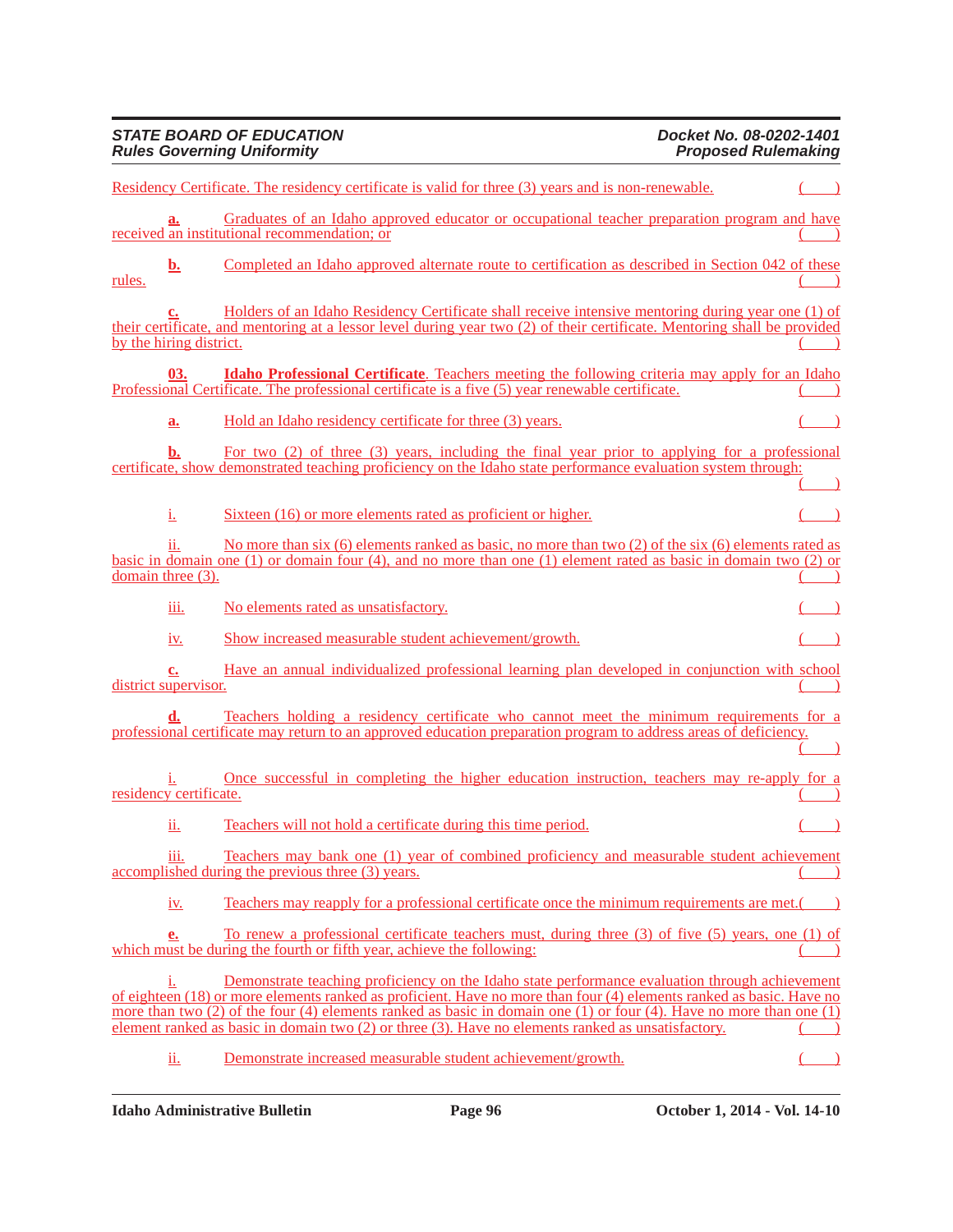$($   $)$ 

iii. Must have an individualized professional learning plan developed in conjunction with school district supervisor.

**f.** Teachers who do not meet the requirements described herein at time of renewal will receive a contingent status on their certificate. The teacher will be placed on a district improvement plan. The improvement plan will include peer assistance and, if appropriate, intervention courses from an approved teacher preparation program. Contingent status on a professional certificate will be removed once the performance and measurable student achievement requirements are met. ( )

i. Teachers with a contingent status on their professional certificate are not eligible for leadership premiums, other than those who currently are serving in a hard to fill position.

ii. Teachers with a contingent status on their professional certificate are not eligible to apply for a master certificate.

**04. Idaho Master Professional Certificate**. Teachers meeting the following criteria may apply for an Idaho master level professional certificate. The master level professional certificate is a five (5) year renewable certificate. ( )

**a.** Hold an Idaho professional certificate for five (5) years.

**b.** During three (3) of five (5) years, one of which must be during the fourth or fifth year, teachers must achieve the following:

i. Demonstrate teaching proficiency on the Idaho state performance evaluation through achieving no elements ranked as basic or less and at least six (6) elements ranked as distinguished. Four (4) out of the six (6) elements ranked as distinguished must be in domains two (2) and three (3) of the performance evaluation system.

ii. Demonstrate measurable student achievement/growth through sixty percent (60%) or more students meeting or exceeding growth targets.

**c.** During the last five (5) years have not:

i. Been placed on a district performance improvement plan or probation.

ii. Received any elements ranked as unsatisfactory on the state performance evaluation.

**d.** Have an annual individualized professional learning plan developed in conjunction with school district supervisor.

**e.** If at time of renewal teachers holding a master professional certificate cannot meet the performance and measurable student achievement standards of the master professional certificate but can meet the standard professional certificate performance and measurable student achievement standards, they may apply for a standard professional certificate. Applicants who cannot meet the standard professional certificate performance and measurable student achievement requirements will be granted a contingent status professional certificate.

**05. Elementary Certificate**. An Elementary Certificate makes an individual eligible to teach grades kindergarten (K) through eight (8), and may be issued to any person who has a bachelor's degree from an accredited college or university and who meets the following requirements:

**a.** Completion of the general education requirements at an accredited college or university is required.  $($ 

**b.** Professional Education Requirements.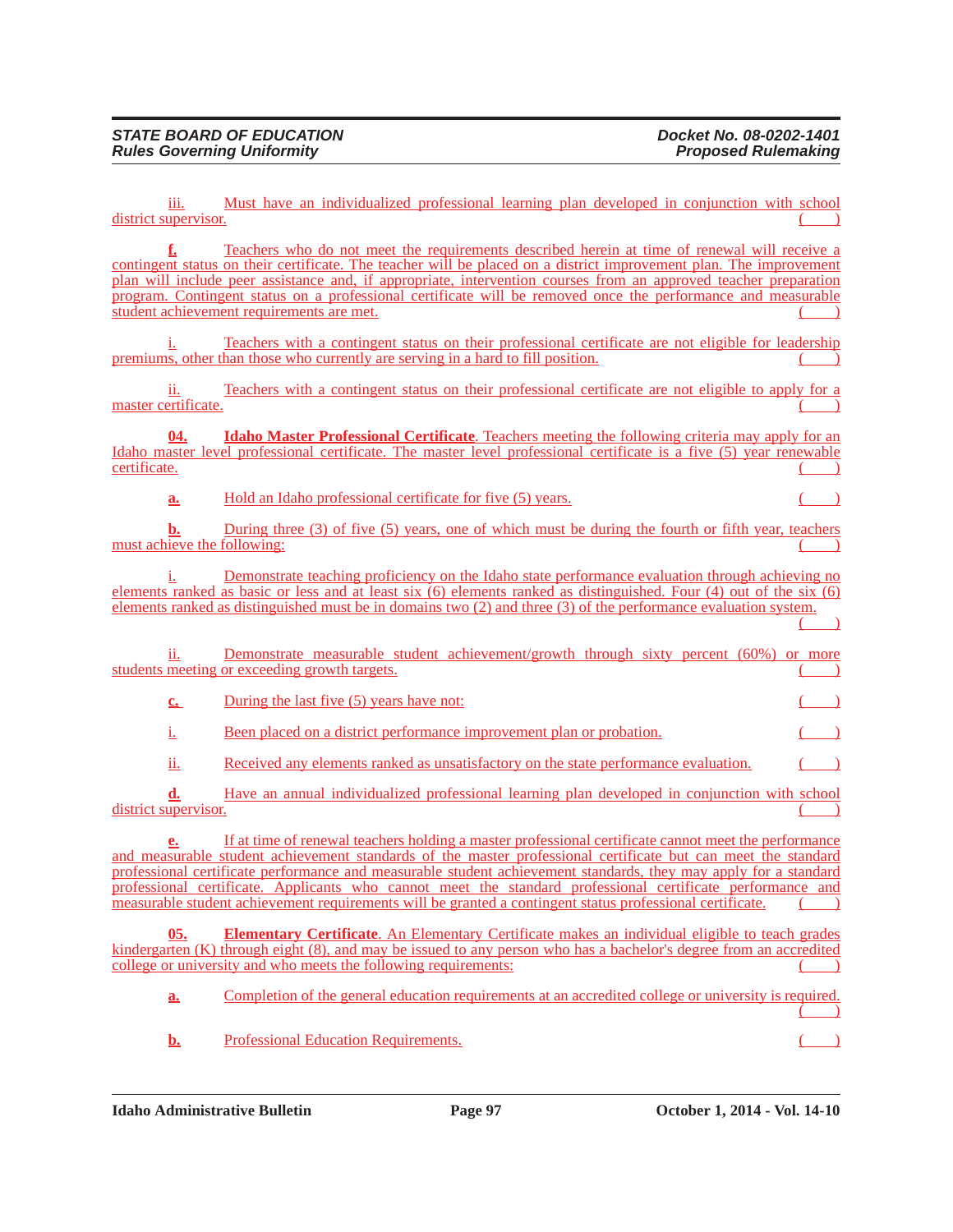#### *STATE BOARD OF EDUCATION Docket No. 08-0202-1401 Rules Governing Uniformity*

A minimum of twenty-four (24) semester credit hours, or thirty-six (36) quarter credit hours, in the philosophical, psychological, and methodological foundations and in the professional subject matter of elementary education, which shall include at least six (6) semester credit hours, or nine (9) quarter credit hours, in developmental reading and its application to the content area.

ii. At least six (6) semester credit hours, or nine (9) quarter credit hours, of elementary student teaching or two  $(2)$  years of satisfactory experience as a teacher in grades K-8.

**c.** An institutional recommendation from an accredited college or university or verification of two (2) years of teaching experience in grades Kindergarten  $(K)$  through eight  $(8)$ .

**d.** All individuals, who begin an Idaho approved preparation program after July 1, 2013, seeking a elementary certificate shall complete the requirements for a subject area endorsement as outlined under requirements for a secondary certificate. An endorsement allowing teaching of that subject through grade nine (9) or a K-12 endorsement shall be added to the Elementary Certificate.

Proficiency in areas noted above is measured by completion of the credit hour requirements provided herein. Additionally, each candidate shall meet or exceed the state qualifying score on approved elementary content area and pedagogy assessments.

**06. Secondary Certificate**. A Secondary Certificate makes an individual eligible to teach in grades six (6) through twelve (12). A Secondary Certificate may be issued to any person with a bachelor's degree from an accredited college or university and who meets the following minimum requirements:

**a.** Completion of the general education requirements at an accredited college or university is required.  $($   $)$ 

**b.** Professional Education Requirements.

i. A minimum of twenty (20) semester credit hours, or thirty (30) quarter credit hours, in the philosophical, psychological, and methodological foundations, instructional technology, and in the professional subject matter of secondary education, which must include at least three (3) semester credit hours, or four (4) quarter credit hours, of reading in the content area.

ii. The required twenty (20) semester credit hours, or thirty (30) quarter credit hours, must also include at least six (6) semester credit hours, or nine (9) quarter credit hours, of secondary student teaching or two (2) years of satisfactory experience as a teacher in grades six  $(6)$  through twelve  $(12)$ .

**c.** Preparation in at least two (2) fields of secondary teaching: a first teaching field of at least thirty (30) semester credit hours, or forty-five (45) quarter credit hours, and a second teaching field of at least twenty (20) semester credit hours, or thirty (30) quarter credit hours. Preparation of not less than forty-five (45) semester credit hours, or sixty-seven (67) quarter credit hours, in a single subject area may be used in lieu of the first teaching field or second teaching field requirements.

**d.** An institutional recommendation from an accredited college or university or verification of two (2) years of teaching experience in grades six  $(6)$  through twelve  $(12)$ .

Proficiency in areas noted above is measured by completion of the credit hour requirements provided herein. Additionally, each candidate must have a qualifying score on an approved content area assessment in any  $area(s)$  for which the certificate or endorsement(s) will be applied.

**07. Early Childhood / Early Childhood Special Education Blended Certificate**. An Early Childhood / Early Childhood Special Education Blended Certificate is non-categorical and makes an individual eligible to teach in any educational setting for youth from birth to grade three (3), including those who are at-risk or have developmental delays. The Early Childhood / Early Childhood Special Education Blended Certificate may be issued to any person with a bachelor's degree from an accredited college or university and who meets the following minimum requirements:

**a.** Completion of the general education requirements at an accredited college or university is required.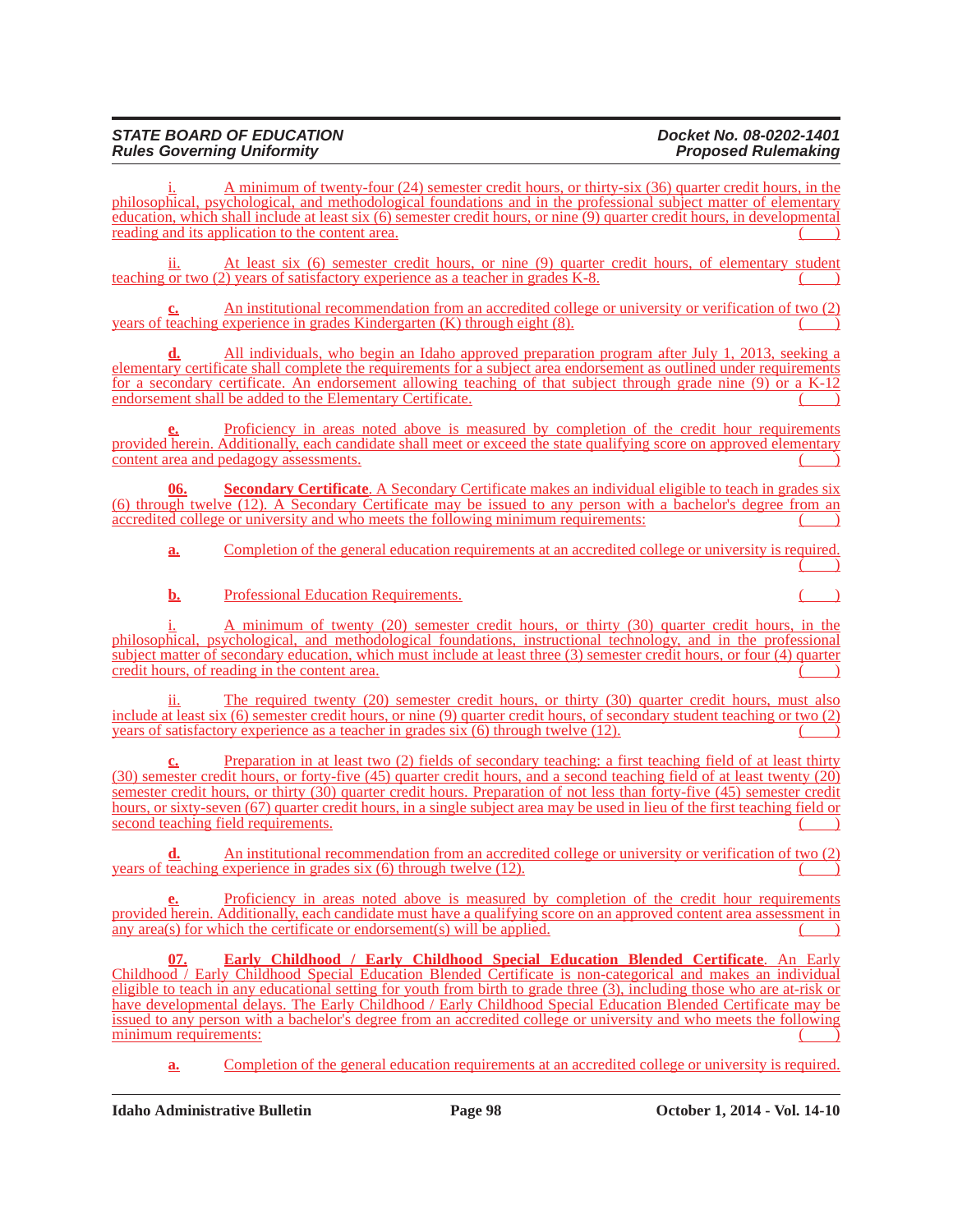$($ 

**b.** Professional Education Requirements.

i. A minimum of thirty (30) semester credit hours, or forty-five (45) quarter credit hours, in the philosophical, psychological, and methodological foundations, in instructional technology, and in the professional subject matter of early childhood and early childhood-special education. The professional subject matter of early childhood and early childhood-special education shall include course work specific to the young child from birth through grade three (3) in the areas of child development and learning; curriculum development and implementation; family and community relationships; assessment and evaluation; professionalism; and, application of technologies.

 $\begin{pmatrix} \end{pmatrix}$ 

ii. The required thirty (30) semester credit hours, or forty-five (45) quarter credit hours, shall include not less than six (6) semester credit hours, or nine (9) quarter credit hours, of early childhood student teaching and three  $(3)$  semester credit hours, or four  $(4)$  quarter credit hours, of developmental reading.

**c.** An institutional recommendation from an accredited college or university, and passage of the Idaho Comprehensive Literacy Assessment.

**d.** Proficiency in areas noted above is measured by completion of the credit hour requirements provided herein. Additionally, each candidate shall meet or exceed the state qualifying score on approved earlychildhood assessments.

**08. Exceptional Child Certificate**. Holders of this certificate work with children who have been  $i$ dentified as having an educational impairment.

**a.** Completion of the general education requirements at an accredited college or university is required.  $\begin{pmatrix} 1 & 1 \\ 1 & 1 \end{pmatrix}$ 

**b.** Generalist Endorsement (K-12): the Generalist K-12 endorsement is non-categorical and allows one to teach in any K-12 special education setting. This endorsement is valid for five (5) years. Six (6) credit hours are required every five (5) years for renewal. Regardless of prior special education experience, all initial applicants must provide an institutional recommendation that an approved special education program has been completed, with field work to include an internship and student teaching in a special education setting. To be eligible for an Exceptional Child Certificate with a Generalist K-12 endorsement, a candidate must have satisfied the following requirements:

i. Completion of a baccalaureate degree from an accredited college or university.

ii. Completion, in an Idaho college or university, of a program in elementary, secondary, or special education currently approved by the Idaho State Board of Education, or completion, in an out-of-state college or university, of a program in elementary, secondary, or special education currently approved by the state educational agency of the state in which the program was completed.

iii. Completion of thirty (30) semester credit hours in special education, or closely related areas, as part of an approved special education program. ( )

iv. Each candidate must have a qualifying score on an approved core content assessment and a second assessment related to the specific endorsement requested.

**c.** Early Childhood Special Education Endorsement (Pre-K-3): the Early Childhood Special Education (Pre-K-3) endorsement is non-categorical and allows one to teach in any Pre-K-3 special education setting. This endorsement may only be added to the Exceptional Child Certificate in conjunction with the Generalist K-12 endorsement and is valid for five (5) years. Six (6) credit hours are required every five (5) years for renewal. To be eligible for an Exceptional Child Certificate with an Early Childhood Special Education (Pre-K-3) endorsement, a candidate must have satisfied the following requirements:

Completion of a program of a minimum of twenty (20) semester credit hours in the area of Early Childhood Education to include course work in each of the following areas: child development and behavior with

**Idaho Administrative Bulletin Page 99 October 1, 2014 - Vol. 14-10**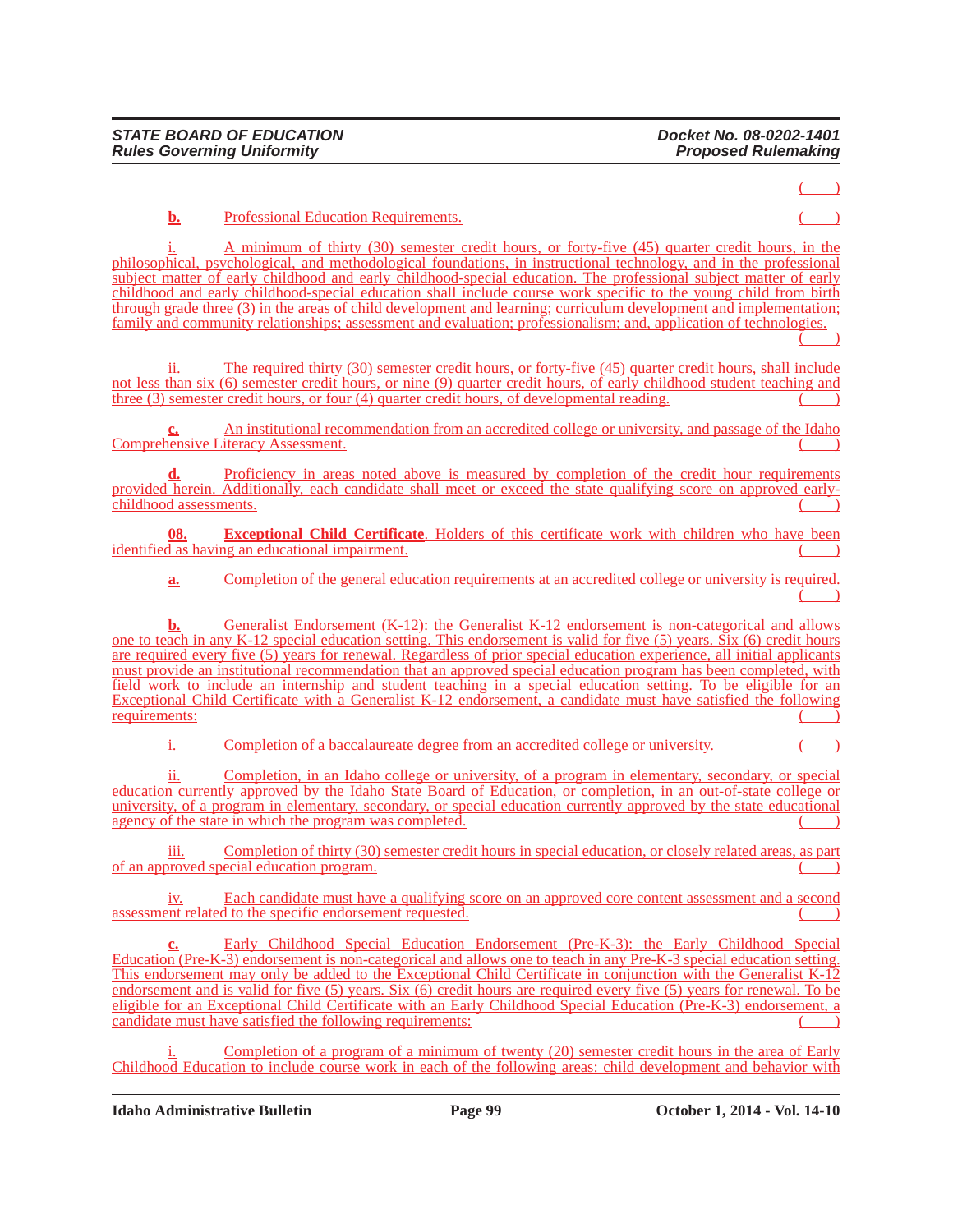#### *STATE BOARD OF EDUCATION Docket No. 08-0202-1401 Rules Governing Uniformity*

emphasis in cognitive-language, physical, social and emotional areas, birth through age eight (8); curriculum and program development for young children ages three (3) to eight (8); methodology: planning, implementing and evaluating environments and materials for young children ages three (3) to eight (8); guiding young children's behavior: observing, assessing and individualizing ages three (3) to eight (8); identifying and working with atypical young children ages three (3) to eight (8); parent-teacher relations; and, field work to include an internship and student teaching at the Pre- $K - 3$  grades.

Hearing Impairment Endorsement (K-12): completion of a minimum of thirty (30) semester credit hours in the area of hearing impairment. An institutional recommendation specific to this endorsement is required. To be eligible for an Exceptional Child Certificate with a Hearing Impairment endorsement, a candidate must have satisfied the following requirements:

i. Completion of a baccalaureate degree from an accredited college or university;

ii. Completion of a program from an Idaho college or university in elementary, secondary, or special education currently approved by the Idaho State Board of Education; or ( )

iii. Completion of a program from an out-of-state college or university in elementary, secondary, or special education currently approved by the state educational agency of the state in which the program was  $\text{completely:}$ 

iv. Completion of a program of a minimum of thirty (30) semester credit hours in the area of Hearing Impairment. Must receive an institutional recommendation specific to this endorsement from an accredited college or  $\overline{\text{university.}}$  ( )

**e.** Visual Impairment Endorsement (K-12): Completion of a program of a minimum of thirty (30) semester credit hours in the area of visual impairment. An institutional recommendation specific to this endorsement is required. To be eligible for an Exceptional Child Certificate with a Visually Impairment endorsement, a candidate must have satisfied the following requirements:

i. Completion of a baccalaureate degree from an accredited college or university;

ii. Completion of a program from an Idaho college or university in elementary, secondary, or special education currently approved by the Idaho State Board of Education; or

iii. Completion of a program from an out-of-state college or university in elementary, secondary, or special education currently approved by the state educational agency of the state in which the program was  $\text{completely:}$ 

iv. Completion of a program of a minimum of thirty (30) semester credit hours in the area of Visual Impairment. Must receive an institutional recommendation specific to this endorsement from an accredited college or<br>  $\overline{\phantom{a}}$  $\overline{\text{university.}}$  ( )

**09. Certification Standards for Professional-Technical Educators**. Teachers of professionaltechnical classes or programs in secondary or postsecondary schools must hold an endorsement in an appropriate occupational discipline. This endorsement may be held on a Secondary Teaching Certificate or on an Occupational Specialist Certificate. For postsecondary instructors and administrators, certification fees are set by the State Board for Professional-Technical Education, and application processes are managed by the Division of Professional-Technical Education.

### **10. Degree Based Professional-Technical Certification.**

Individuals graduating from an approved occupational teacher preparation degree program qualify to teach in the following five (5) disciplines: Agricultural Science & Technology; Business Technology Education; Family & Consumer Science; Marketing Technology Education; and Technology Education. Occupational teacher preparation course work must meet the Idaho Standards for the Initial Certification of Professional School Personnel. The occupational teacher education program must provide appropriate content to constitute a major in the identified field. Student teaching shall be in an approved program and include experiences in the major field. Applicants shall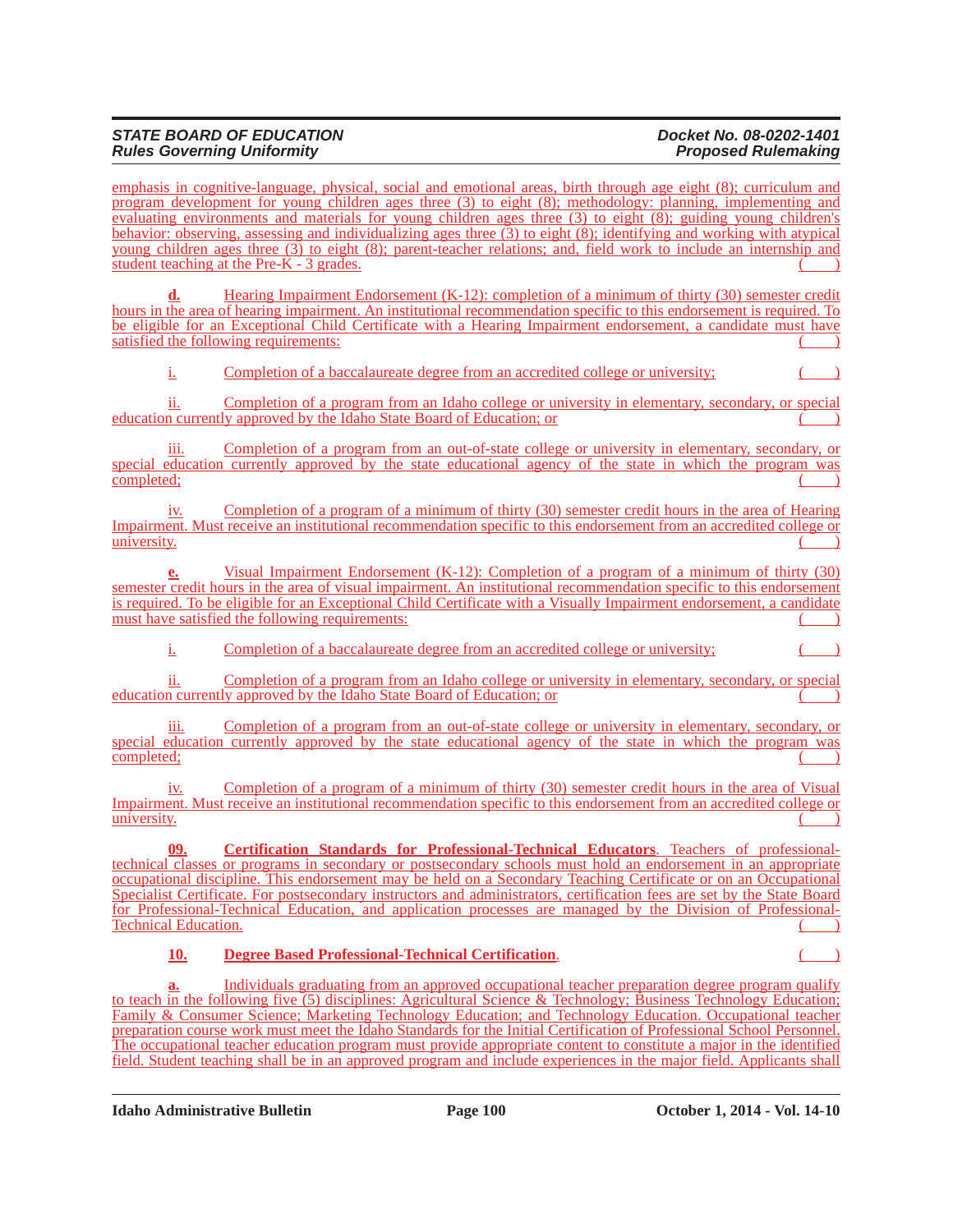#### *STATE BOARD OF EDUCATION Docket No. 08-0202-1401 Rules Governing Uniformity*

have accumulated four-thousand (4,000) clock hours of related work experience or shall have completed an approved practicum in their respective field of specialization.

**b.** The Professional-Technical Administrator certificate is required for an individual serving as an administrator, director, manager or coordinator of professional-technical education at the state, secondary or postsecondary level. Individuals must meet the following prerequisites to qualify for the Professional-Technical Administrator Certificate. Equivalence in each area will be determined on an individual basis by the State Division of Professional-Technical Education.

Qualify for or hold an Occupational Specialist certificate or hold an occupational endorsement on the secondary teaching credential;

ii. Provide evidence of a minimum of three (3) years teaching in an occupational discipline;

iii. Hold a master's degree; and,

iv. Completed at least fifteen (15) semester credits of administrative course work. Applicants must have completed: financial aspects of professional-technical education; administration of personnel; and legal aspects of professional-technical education. Additional course work can be selected from any of the following areas: administration and supervision of occupational programs; instructional supervision; administration internship; curriculum development; curriculum evaluation; research in curriculum; school community relations; communication; teaching the adult learner; coordination of work-based learning programs; and/or measurement and evaluation.  $\alpha$  evaluation.  $\left(\begin{array}{c} \begin{array}{c} \begin{array}{c} \end{array}\\ \end{array}\right)$ 

v. To renew the Professional-Technical Administrator Certificate, individuals are required to complete six (6) semester hours of related course work or meet renewal requirements for professional-technical teachers. teachers. (2002) the contract of the contract of the contract of the contract of the contract of the contract of the contract of the contract of the contract of the contract of the contract of the contract of the contract

**c.** Work-Based Learning Coordinator Endorsement: educators assigned to coordinate approved workbased experiences must hold the Work-Based Learning Coordinator endorsement. To be eligible, applicants must hold an occupational endorsement on the Secondary Certificate or qualify for an Occupational Specialist Certificate, plus complete course work in coordination of work-based learning programs.

**d.** Career Counselor Endorsement: the endorsement for a Career Counselor may be issued to applicants who hold a current Pupil Personnel Services Certificate endorsed Counselor K-12 and who have satisfied the following professional technical requirement: Career Pathways and Professional Technical Guidance; Principles/ Foundations of Professional-Technical Education; and Theories of Occupational Choice. ( )

**11. Occupational Specialist Certificate**. The Occupational Specialist Certificate is and industry based professional-technical certification. Persons who need to hold the Occupational Specialist Certificate include: secondary educators assigned to Health Occupations Education and to Trades & Industry Education; specialized occupational areas where specific degree-granting professional technical teacher education programs do not exist; and postsecondary professional-technical educators who teach courses to nine (9) to twelve (12) students per class.  $($   $)$ 

**a.** Applicants must: be eighteen (18) years of age; document full-time, successful, recent, gainful employment in the area for which certification is requested; possess either a high school diploma or General Educational Development (GED) certificate; meet provisions of Idaho Code; and, verify technical skills through work experience, certification or testing as listed below. When applicable, requirements of occupationally related state agencies must also be met. Since educational levels and work experiences vary, applicants may be determined highly qualified under any one  $(1)$  of the following three  $(3)$  options:

Have sixteen-thousand (16,000) hours of full-time, successful, recent, gainful employment in the occupation for which certification is requested. Up to forty-eight (48) months credit can be counted toward the eight (8) years on a month-to-month basis for journeyman training and/or postsecondary training successfully completed as a full-time student in an approved/approvable, postsecondary, professional-technical education program. ()

ii. Have a bachelor's degree in the specific occupation or related area, plus six-thousand (6,000) hours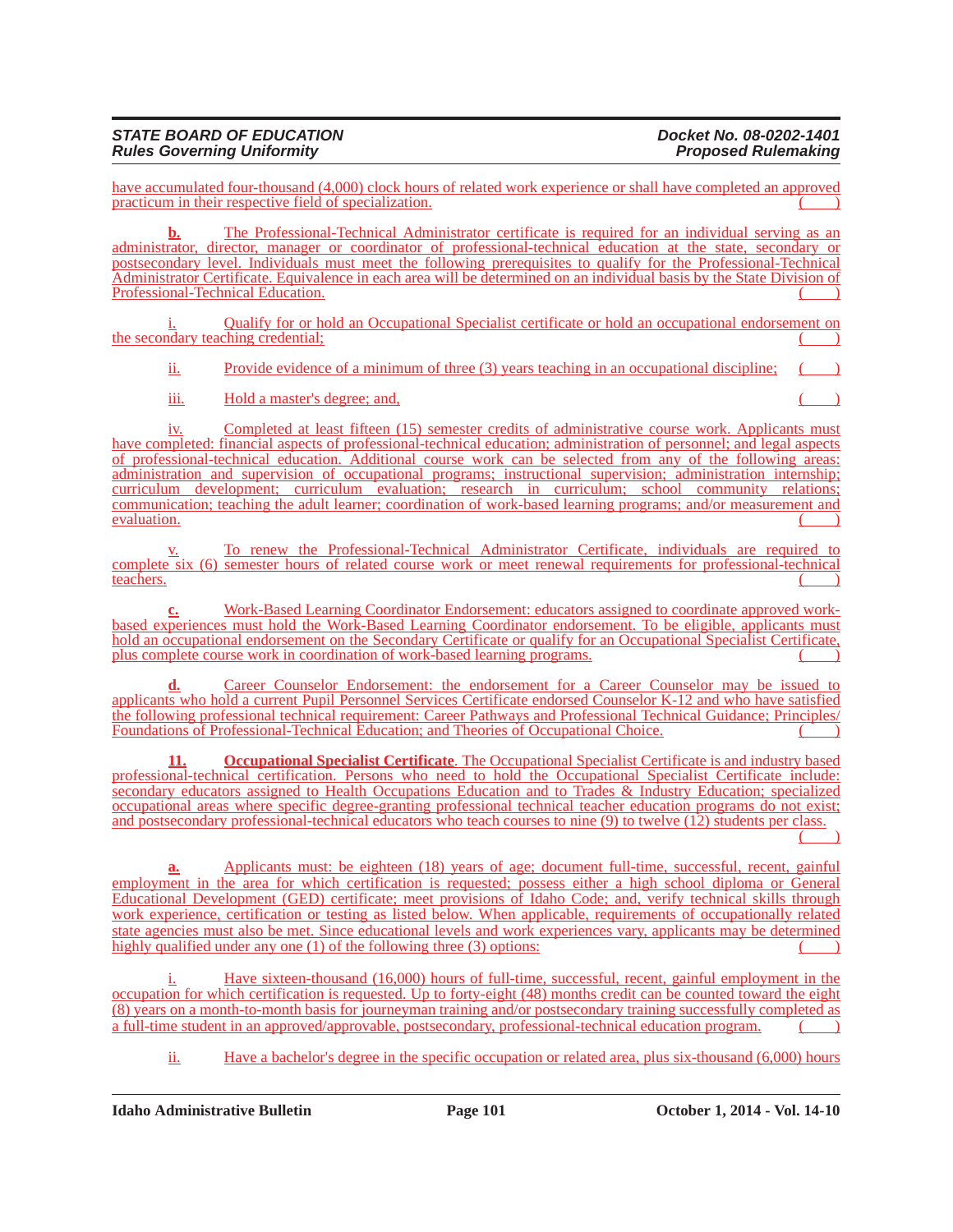of full-time, successful, recent, gainful employment in the occupation. ( )

Meet one (1) of the following: have at least journeyman level plus two (2) years of recent, full-time, gainful, related work experience. A person who has completed a formal apprenticeship program in the occupation or related area for which certification is requested. The apprenticeship must be under the direction of an employer and the Bureau of Apprenticeship and Training or an approved State Apprenticeship Agency; pass approved state or national certification/certification examination plus three (3) years of recent, full-time, gainful, related work experience (length and type of work experience in emergency services and health professions will be determined on an individual basis); or pass approved industry related certification for skill level requirements (vendor and industry specific) plus three (3) years of recent, full-time, gainful, related work experience (length and type of work experience in emergency services and health professions will be determined on an individual basis). If no competency test exists, a written recommendation from a representative occupational advisory council/committee and recorded in its minutes is required to verify occupational competence.

**b.** Limited Occupational Specialist Certificate: this certificate is issued to individuals who are new to teaching trades and health occupations in public schools. The certificate is valid for three (3) years.

Within the first eighteen (18) months, the holder must complete the pre-service workshop sponsored by the State Division of Professional-Technical Education and an approved course in professional technical methods and student assessment.

ii. Complete a new-teacher induction workshop at the state or district level.

iii. File a Professional Development Plan with the State Division of Professional-Technical Education.  $($   $)$ 

iv. Within the three (3) year period of the Limited Occupational Specialist Certificate, the instructor must satisfactorily complete course work that includes competencies in four (4) of the following: Principles/ Foundations of Occupational Education; Career Pathways and Guidance; Analysis, Integration, and Curriculum Development; Measurement and Evaluation; and Methods of Teaching Occupational Education. ( )

Standard Occupational Specialist Certificate: this certificate is issued to individuals who have completed course work equivalent to that required of the Limited Occupational Specialist Certificate. The certificate must be renewed every five (5) years, which shall include completion of six (6) semester credit hours of approved course work or verification of two hundred forty (240) hours of approved related work experience or ninety (90) hours of attendance at approved technical conferences, institutes, or workshops or any equivalent combination thereof, and file of a Professional Development Plan for the next certification period.

**d.** Advanced Occupational Specialist Certificate: this certificate is issued to individuals who meet all the requirements outlined below:

i. Meet the requirements for the Standard Occupational Specialist Certificate;

ii. Provide evidence of completion of a teacher training degree program or eighteen (18) semester credits of approved course work in addition to the twelve (12) semester credits required for the Standard Occupational Specialist Certificate (a total of thirty (30) semester credits); and

iii. File a new Professional Development Plan for the next certification period. ( )

iv. This certificate must be renewed every five (5) years, which shall include completion of six (6) semester credit hours of approved course work or submit verification of two hundred forty (240) hours of approved related work experience or ninety (90) hours of attendance at approved technical conferences, institutes and workshops or any equivalent combination thereof, and file a new Professional Development Plan for the next certification period.

**12. Additional Renewal Requirements**. In addition to specific certificate or certificate level renewal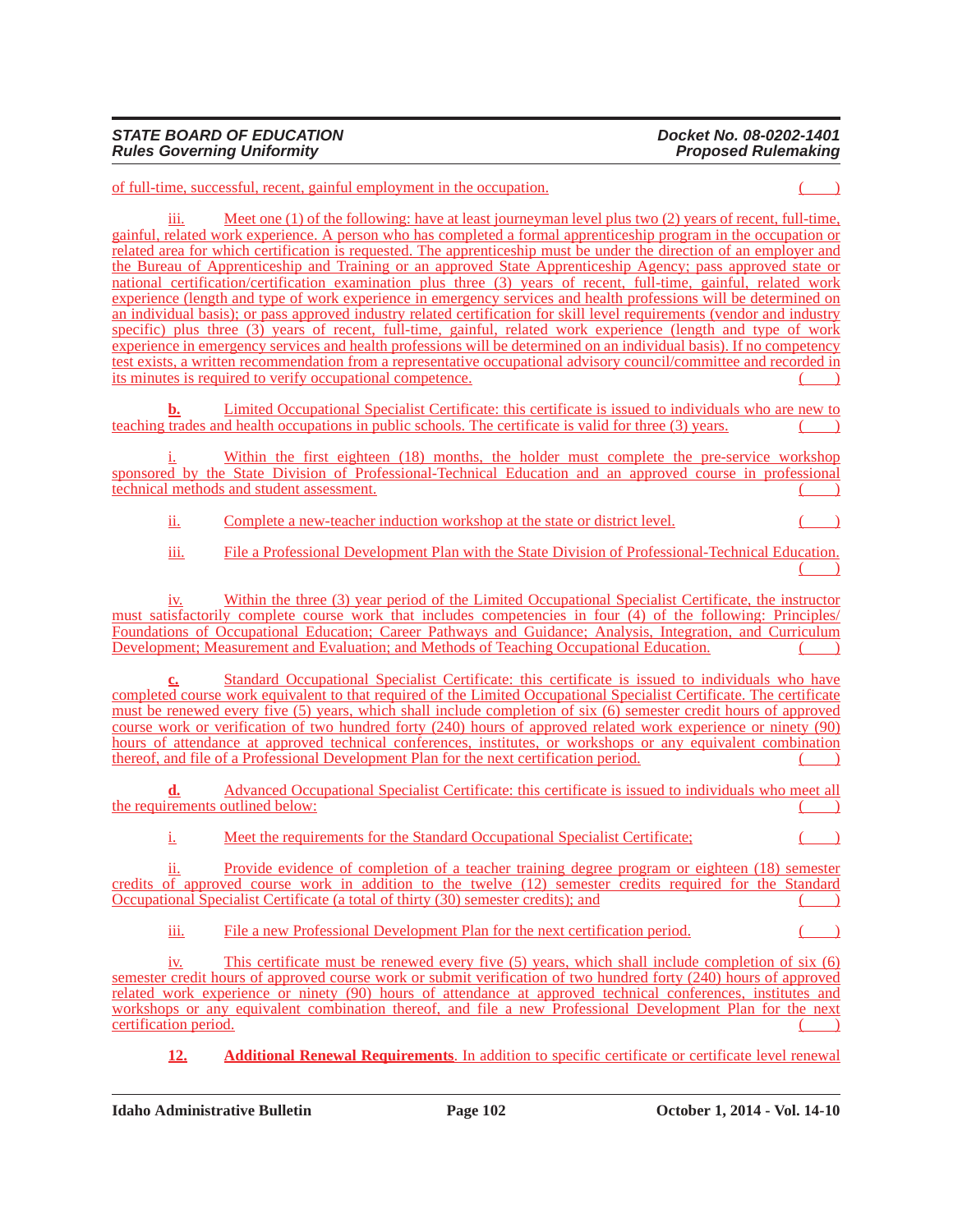| Docket No. 08-0202-1401    |
|----------------------------|
|                            |
| <b>Proposed Rulemaking</b> |
|                            |

requirements applicants must meet the following renewal requirements as applicable.

*01***a.** *Renewal Requirement -* Mathematics In-Service Program*.*: *I*in order to recertify, the state approved mathematics instruction course titled "Mathematical Thinking for Instruction", or another State Department of Education approved alternative course, shall be required. The "Mathematical Thinking for Instruction" course consists of three (3) credits (or forty-five (45) contact hours of in-service training). Teachers and administrators shall take one (1) of the three (3) courses developed that each teacher deems to be most closely aligned with their current assignment prior to September 1, 2014. Any teacher or administrator successfully completing said course shall be deemed to have met the requirement of Subsection 060.03.c. of this rule, regardless of whether such course is part of any official transcript. Successful completion of state approved mathematics instruction course shall be a one-time requirement for renewal of certification for those currently employed in an Idaho school district and shall be included within current requirements for continuing education for renewal. The following individuals *listed in Subsection 016.01.a. through 016.01.e. shall* must successfully complete the "Mathematical Thinking for Instruction" course in order to recertify:  $\left(3, 20, 14\right)$ 

*a*i. Each teacher holding an Early Childhood/Early Childhood Special Education Blended Certificate Grade 3) who is employed in an elementary classroom (multi-subject classroom, K-8); (3-29-10) (Birth - Grade 3) who is employed in an elementary classroom (multi-subject classroom, K-8);

 $\frac{\partial \mathbf{h}}{\partial \mathbf{h}}$ . Each teacher holding a *Standard* Elementary Certificate (K-8) who is employed in an elementary m (multi-subject classroom K-8): classroom (multi-subject classroom K-8);

*c*iii. Each teacher holding a *Standard* Secondary Certificate (6-12) teaching in a math content classroom (grade six (6) through grade twelve  $(12)$ ) including Title I who is employed in an elementary classroom (multisubject classroom K-8); (3-20-14)

*d*iv. Each teacher holding a Standard Exceptional Child Certificate (K-12) who is employed in an elementary classroom (multi-subject classroom K-8); and (3-20-14)

Each school administrator holding an Administrator Certificate (Pre K-12) who is employed in an elementary classroom (multi-subject classroom K-8), including all school district and charter administrators.

 $(3-20-14)$ 

#### *02. Out-of-State Applicants - Mathematical Thinking for Instruction. (4-4-13)*

*a. Out-of-state applicants shall take the state approved mathematics instruction course titled "Mathematical Thinking for Instruction" as a certification requirement. The "Mathematical Thinking for Instruction" course consists of three (3) credits (or forty-five (45) contact hours of in-service training). (3-29-10)*

*b. Those individuals who qualify for an Idaho certificate through state reciprocity shall be granted a three-year, non-renewable, interim certificate to allow time to meet the Idaho Mathematics In-service program requirement. (4-4-13)*

*03***b.** Waiver of Mathematics In-Service Program*.*: *W*when applying for certificate renewal, an automatic waiver of the mathematics in-service program requirement shall be granted for any certificated individual living outside of the state of Idaho who is not currently employed as an educator in the state of Idaho. This waiver applies only as long as the individual remains outside the state of Idaho or as long as the individual is not employed as an educator in the state of Idaho. Upon returning to Idaho or employment in an Idaho public school, the educator will need to complete this requirement prior to the next renewal period.  $\left(3-20-14\right)$ 

*04***c.** *Renewal Requirement -* Idaho Comprehensive Literacy Course*.*: *I*in order to recertify, a state approved Idaho Comprehensive Literacy Course shall be required. Successful completion of a state approved Idaho Comprehensive Literacy course shall be a one-time requirement for renewal of certification for those currently employed in an Idaho school district and shall be included within current requirements for continuing education for renewal. The following individuals *listed in Subsection 016.04.a. through 016.04.e. shall* must successfully complete an Idaho Comprehensive Literacy course in order to recertify:  $\frac{(4-4-13)}{(4-13+1)}$ an Idaho Comprehensive Literacy course in order to recertify: *(4-4-13)*( )

**a.** Each teacher holding an Early Childhood/Early Childhood Special Education Blended Certificate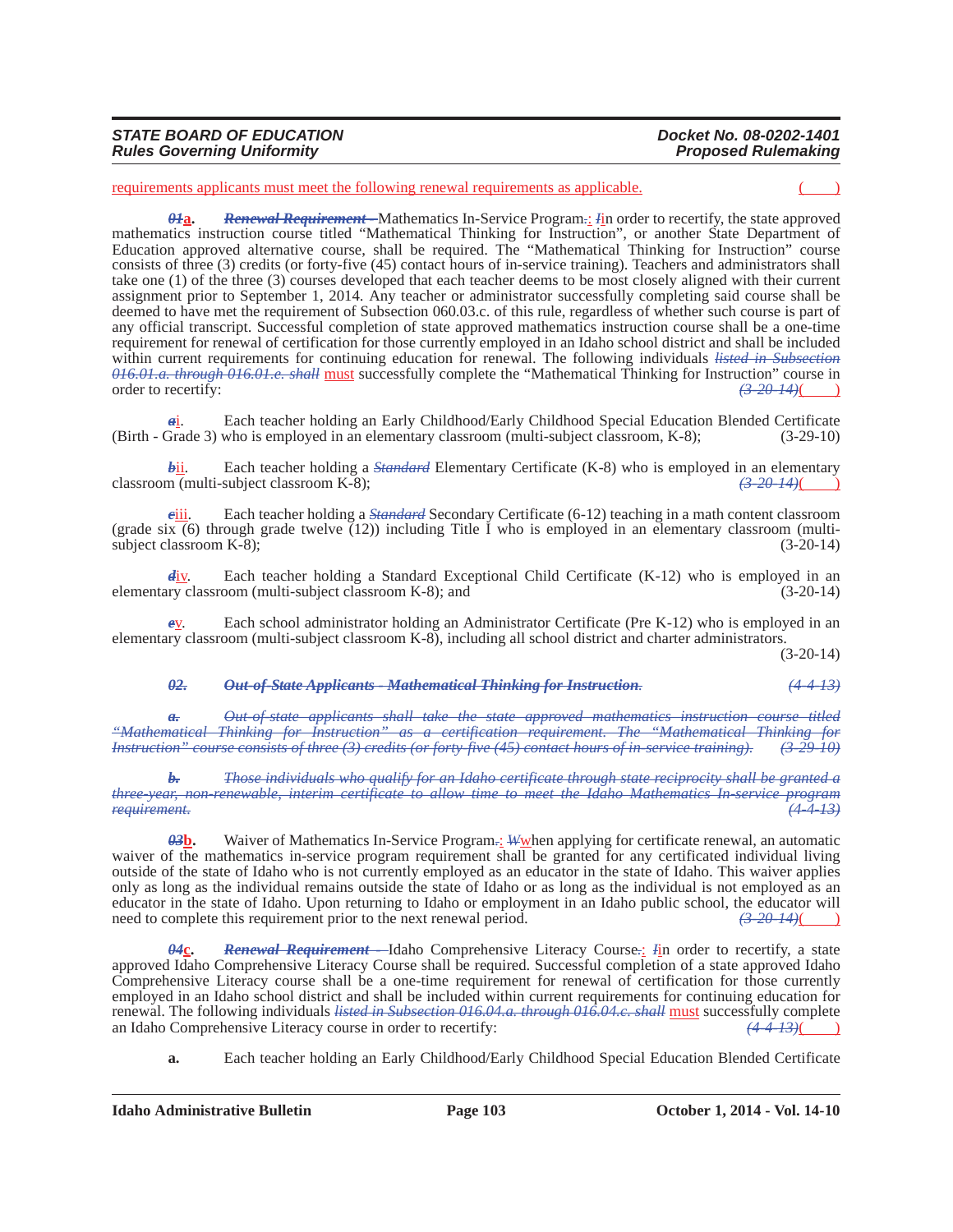| <b>STATE BOARD OF EDUCATION</b>   | Docket No. 08-0202-1401    |
|-----------------------------------|----------------------------|
| <b>Rules Governing Uniformity</b> | <b>Proposed Rulemaking</b> |

(Birth - Grade 3) who is employed in an elementary classroom (multi-subject classroom, K-8); (4-4-13)

**b.** Each teacher holding a Standard Elementary Certificate (K-8) who is employed in an elementary  $\text{classroom (K-8)}$ ; and (3-20-14)

**c.** Each teacher holding a Standard Exceptional Child Certificate (K-12) who is employed in a K-12 classroom.  $(3-20-14)$  $\alpha$ classroom.  $(3-20-14)$ 

*05. Out-of-State Applicants - Idaho Comprehensive Literacy Course. (3-20-14)*

*a. Out-of-state applicants shall take a state approved Idaho Comprehensive Literacy Course as a certification requirement. (3-20-14)*

*b. Those individuals who qualify for an Idaho certificate through state reciprocity shall be granted a three-year, non-renewable, interim certificate to allow time to meet the Idaho Comprehensive Literacy Course requirement. (3-20-14)*

**Leave of Absence**. Certificated teachers who are granted a district approved leave of absence from teaching for one  $(1)$  or more years may receive a one-year  $(1)$  extension to their renewal time frame.

**a.** Teachers must notify the Department of Education that they have an approved leave of absence from the school district prior to the expiration of their current teaching certificate.

**b.** The time frame may be extended to two (2) years if the purpose of the leave is to serve in a nonteaching district approved position.

**c.** In the event of military leave, the renewal timeframe may be extended to a timeframe equivalent to the military obligation.

**14. Inactive Status**. Certificated teachers who are no longer in the classroom may apply for inactive status.  $\qquad \qquad ( )$ 

**a.** During inactive status, in order to return to active status, the teacher must:

i. maintain the relevant credit renewal requirements specified in these rules; and

ii. complete any new courses implemented prior to last certificate renewal prior to returning to active status.  $\qquad \qquad \qquad ( \qquad )$ 

**b.** On return to active status, the teacher shall be placed on year one of the standard professional certificate, provided any contingencies applicable at the time the individual became inactive shall apply upon  $r = \frac{r}{2}$  reactivation.

**c.** To be placed on inactive status a teacher must apply for inactive certificate status prior to or at the time of active certificate renewal.

### **01***7***6. CONTENT, PEDAGOGY AND PERFORMANCE ASSESSMENT FOR CERTIFICATION.**

**01. Assessments**. State Board of Education approved content, pedagogy and performance area assessments shall be used in the state of Idaho to ensure qualified teachers are employed in Idaho's classrooms. The Professional Standards Commission shall recommend assessments and qualifying scores to the State Board of Education for approval. (4-2-08)

**02. Out-of-State Waivers**. An out-of-state applicant for Idaho certification holding a current certificate may request a waiver from the above requirement. The applicant shall provide evidence of passing a state approved content, pedagogy and performance area assessment(s) or hold current National Board for Professional Standards Teaching Certificate. (4-2-08)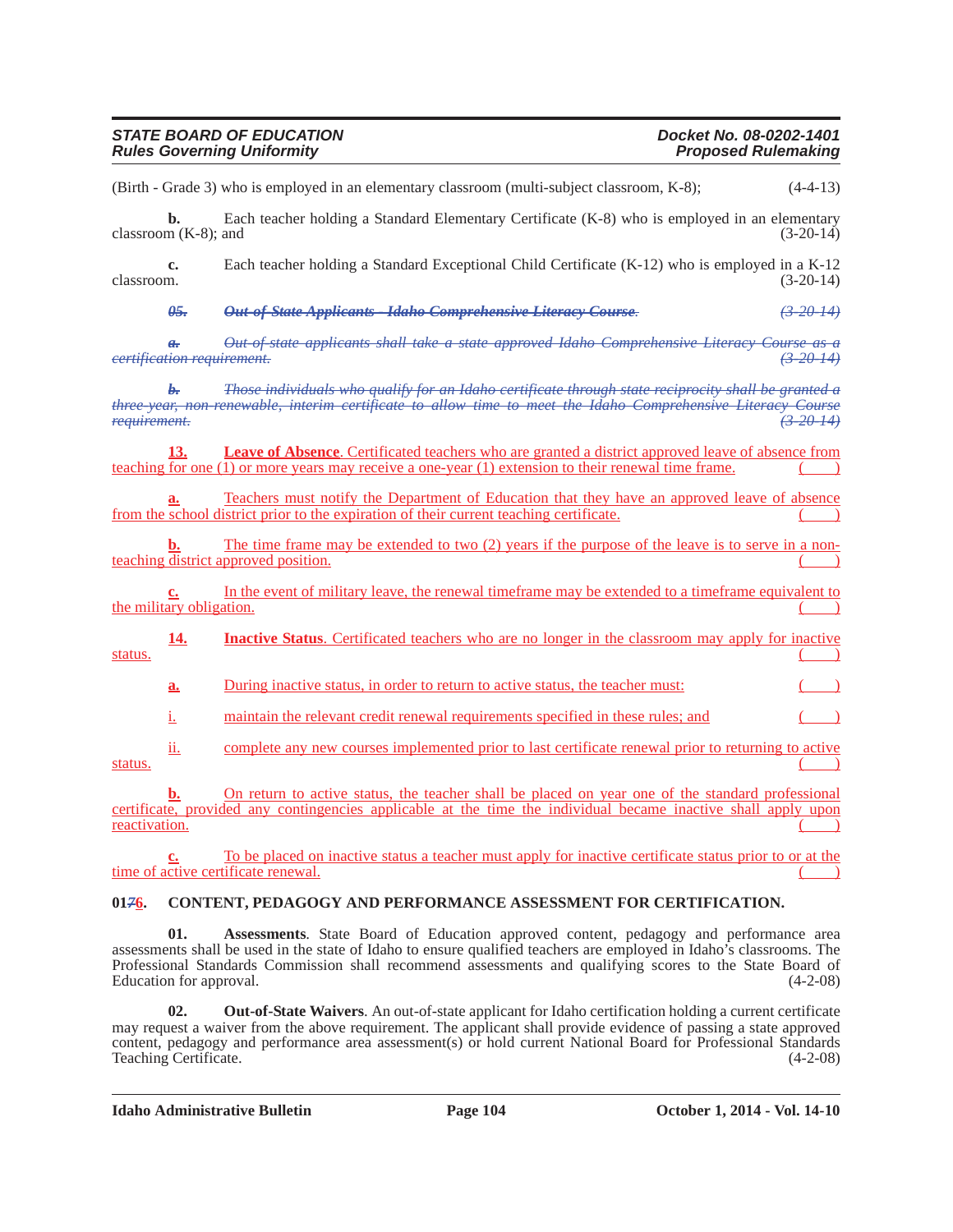| <b>STATE BOARD OF EDUCATION</b>   | Docket No. 08-0202-1401    |
|-----------------------------------|----------------------------|
| <b>Rules Governing Uniformity</b> | <b>Proposed Rulemaking</b> |

**03. Idaho Comprehensive Literacy Assessment**. All applicants for initial Idaho certification (Kindergarten through grade twelve (12)) from an Idaho approved teacher education program must demonstrate competency in comprehensive literacy. Areas to be included as parts of the assessment are: phonological awareness, phonics, fluency, vocabulary, comprehension, writing, and assessments and intervention strategies. Each Idaho public higher education institution shall be responsible for the assessment of teacher candidates in its teacher preparation program. The assessment must measure teaching skills and knowledge congruent with current research on best literacy practices for elementary students or secondary students (adolescent literacy) dependent upon level of certification and English Language Learners. In addition the assessment must measure understanding and the ability to apply strategies and beliefs about language, literacy instruction, and assessments based on current research and best practices congruent with International Reading Association/National Council of Teachers of English standards, National English Language Learner's Association professional teaching standards, National Council for Accreditation of Teacher Education standards, and state accreditation standards.

**04. Technology Assessment**. All applicants for initial Idaho certification (Kindergarten through grade twelve (12)) from an Idaho approved teacher education program must demonstrate proficiency in relevant technology skills and practices to enhance classroom management and instruction. Each Idaho public higher education institution shall be responsible for the assessment of teacher candidates in its teacher preparation program. The assessment must measure understanding and the ability to apply strategies and beliefs about the integration of technology based on current research and best practices congruent with the International Society for Technology in Education professional teaching standards, the National Council for Accreditation of Teacher Education standards, and state accreditation standards. (4-7-11)  $\alpha$  standards.  $(4-7-11)$ 

#### *018. STANDARD ELEMENTARY CERTIFICATE.*

*A Standard Elementary Certificate makes an individual eligible to teach grades Kindergarten (K) through eight (8), and may be issued to any person who has a bachelor's degree from an accredited college or university and who meets the following requirements: (3-16-04)*

*01. General Education Requirements. Completion of the general education requirements at an accredited college or university is required. (3-30-07)*

#### *02. Professional Education Requirements. (3-30-07)*

*a. A minimum of twenty-four (24) semester credit hours, or thirty-six (36) quarter credit hours, in the philosophical, psychological, and methodological foundations and in the professional subject matter of elementary education, which shall include at least six (6) semester credit hours, or nine (9) quarter credit hours, in developmental reading and its application to the content area. (3-16-04)*

*b. At least six (6) semester credit hours, or nine (9) quarter credit hours, of elementary student teaching or two (2) years of satisfactory experience as a teacher in grades K-8.* 

*03. Additional Requirements. An institutional recommendation from an accredited college or university or verification of two (2) years of teaching experience in grades Kindergarten (K) through eight (8). (3-16-04)*

*04. Area of Endorsement. All individuals, who begin an Idaho approved preparation program after July 1, 2013, seeking a Standard Elementary Certificate shall complete the requirements for a subject area endorsement as outlined under requirements for a Standard Secondary Certificate. An endorsement allowing teaching of that subject through grade nine (9) or a K-12 endorsement shall be added to the Standard Elementary Certificate. (3-12-14)*

*05. Proficiency. Proficiency in areas noted above is measured by completion of the credit hour requirements provided herein. Additionally, each candidate shall meet or exceed the state qualifying score on approved elementary content area and pedagogy assessments. approved elementary content area and pedagogy assessments. (3-16-04)*

*019. EARLY CHILDHOOD / EARLY CHILDHOOD SPECIAL EDUCATION BLENDED CERTIFICATE. An Early Childhood / Early Childhood Special Education Blended Certificate is non-categorical and makes an*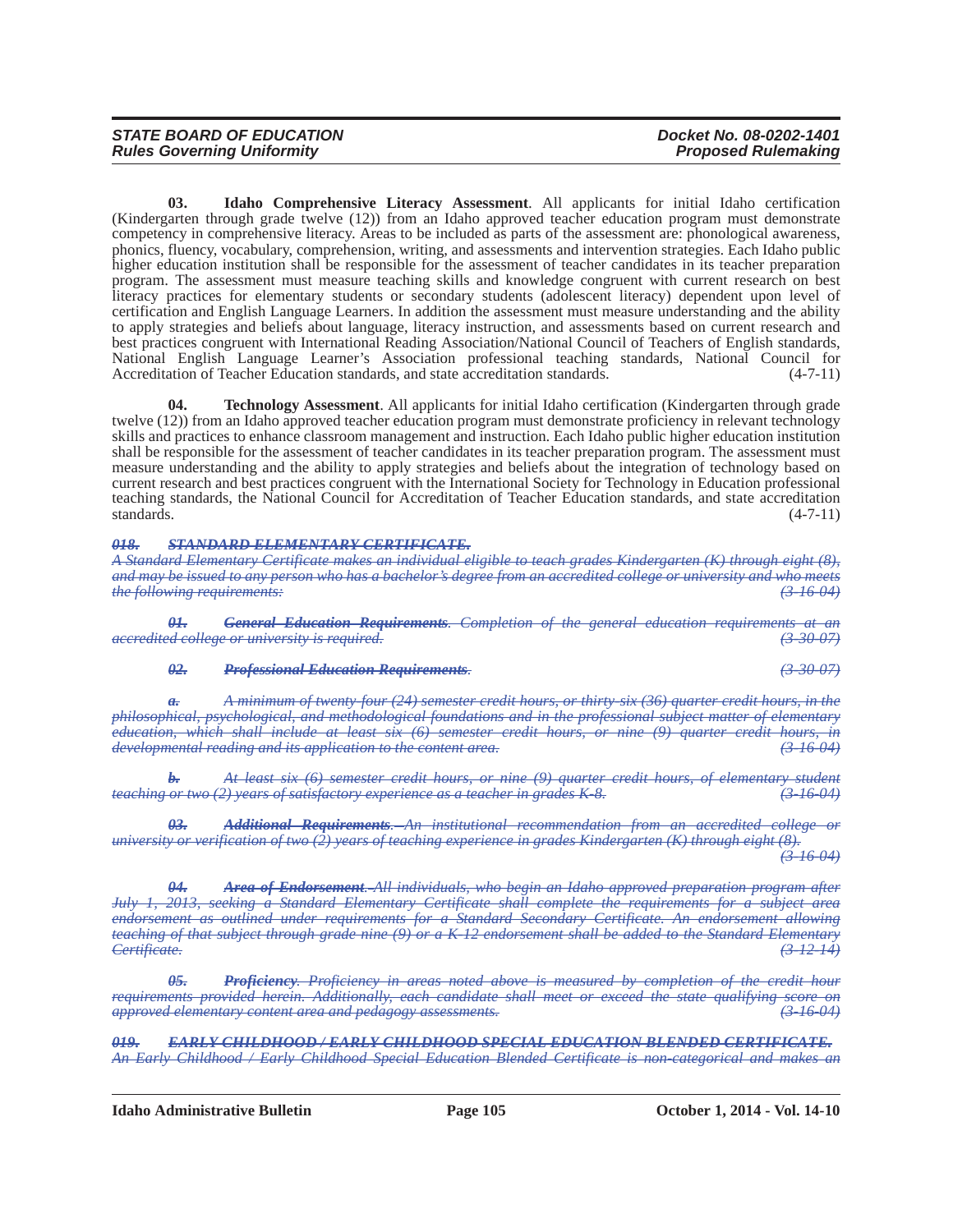| <b>STATE BOARD OF EDUCATION</b>   | Docket No. 08-0202-1401    |
|-----------------------------------|----------------------------|
| <b>Rules Governing Uniformity</b> | <b>Proposed Rulemaking</b> |

*individual eligible to teach in any educational setting for youth from birth to grade three (3), including those who are at-risk or have developmental delays. The Early Childhood / Early Childhood Special Education Blended Certificate may be issued to any person with a bachelor's degree from an accredited college or university and who meets the following minimum requirements: (3-16-04)*

*01. General Education Requirements. Completion of the general education requirements at an accredited college or university is required. (3-30-07)*

#### *02. Professional Education Requirements. (3-16-04)*

*a. A minimum of thirty (30) semester credit hours, or forty-five (45) quarter credit hours, in the philosophical, psychological, and methodological foundations, in instructional technology, and in the professional subject matter of early childhood and early childhood-special education. The professional subject matter of early childhood and early childhood-special education shall include course work specific to the young child from birth through grade three (3)in the areas of child development and learning; curriculum development and implementation; family and community relationships; assessment and evaluation; professionalism; and, application of technologies. (3-16-04)*

*b. The required thirty (30) semester credit hours, or forty-five (45) quarter credit hours, shall include not less than six (6) semester credit hours, or nine (9) quarter credit hours, of early childhood student teaching and three (3) semester credit hours, or four (4) quarter credit hours, of developmental reading. (3-16-04)*

*03. Additional Requirements. An institutional recommendation from an accredited college or university, and passage of the Idaho Comprehensive Literacy Exam. (3-16-04)*

*04. Proficiency. Proficiency in areas noted above is measured by completion of the credit hour requirements provided herein. Additionally, each candidate shall meet or exceed the state qualifying score on*<br>*approved early-childhood assessments*. *approved early-childhood assessments. (3-16-04)*

#### *020. STANDARD SECONDARY CERTIFICATE.*

*A Standard Secondary Certificate makes an individual eligible to teach in grades six (6) through twelve (12). A Secondary Certificate may be issued to any person with a bachelor's degree from an accredited college or university and who meets the following minimum requirements: (3-16-04)*

*01. General Education Requirements. Completion of the general education requirements at an accredited college or university is required. (3-30-07)*

#### *02. Professional Education Requirements. (3-30-07)*

*a. A minimum of twenty (20) semester credit hours, or thirty (30) quarter credit hours, in the philosophical, psychological, and methodological foundations, instructional technology, and in the professional subject matter of secondary education, which must include at least three (3) semester credit hours, or four (4) quarter credit hours, of reading in the content area. (3-16-04)*

*b. The required twenty (20) semester credit hours, or thirty (30) quarter credit hours, must also include at least six (6) semester credit hours, or nine (9) quarter credit hours, of secondary student teaching or two (2) years of satisfactory experience as a teacher in grades six (6) through twelve (12). (3-16-04)*

*03. Teaching Field Requirements. Preparation in at least two (2) fields of secondary teaching: a first teaching field of at least thirty (30) semester credit hours, or forty-five (45) quarter credit hours, and a second teaching field of at least twenty (20) semester credit hours, or thirty (30) quarter credit hours. Preparation of not less than forty-five (45) semester credit hours, or sixty-seven (67) quarter credit hours, in a single subject area may be used in lieu of the first teaching field or second teaching field requirements. (3-30-07)*

*04. Additional Requirements. An institutional recommendation from an accredited college or university or verification of two (2) years of teaching experience in grades six (6) through twelve (12).* 

**Idaho Administrative Bulletin Page 106 October 1, 2014 - Vol. 14-10**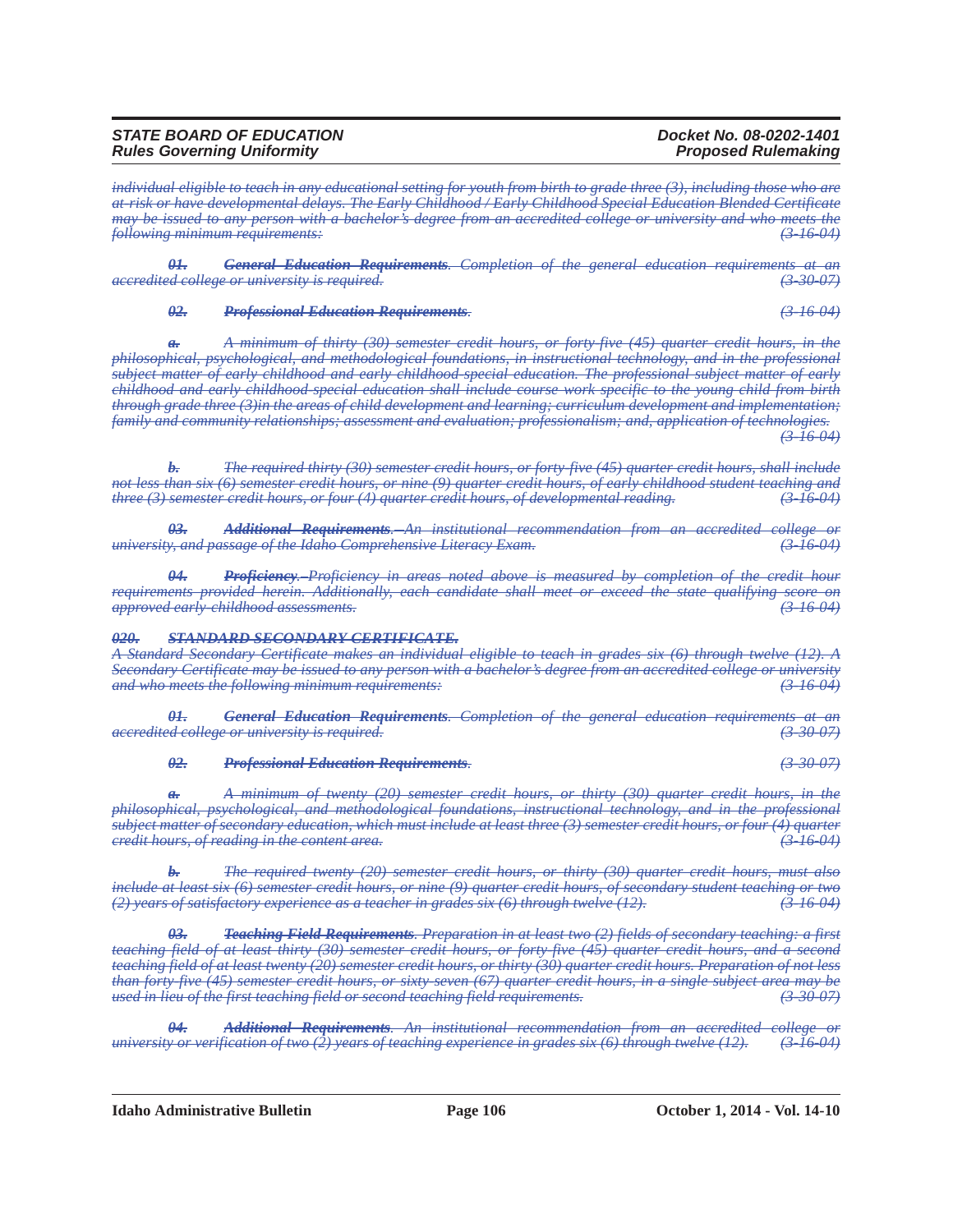#### *STATE BOARD OF EDUCATION Docket No. 08-0202-1401 Rules Governing Uniformity*

*05. Proficiency. Proficiency in areas noted above is measured by completion of the credit hour requirements provided herein. Additionally, each candidate must have a qualifying score on an approved content area assessment in any area(s) for which the certificate or endorsement(s) will be applied. (3-16-04)*

# **017. IDAHO INTERIM CERTIFICATE.**

**01. Teacher Holding Certificates From States Other Than Idaho**. Teachers holding valid certificates from other states may apply for a non-renewable three-year (3) interim certificate as follows:

Teachers with less than three (3) years teaching experience may be granted an interim residency certificate. A teacher on an interim residency certificate may apply for a standard professional certificate once they have completed three (3) years of teaching certificate and meet the following requirements:

i. Idaho's proficiency and measurable student achievement/growth requirements.

ii. May provide evidence based on experience outside of the state of Idaho if proficiency and measurable student achievement is comparable to Idaho requirements.

iii. Must meet the standard professional certificate proficiency and measurable student achievement while serving at least one year as a teacher in Idaho.

iv. Teachers who do not meet the standard professional certificate requirements within three (3) years will be subject to the same provisions of the residency certificate at time of expiration.

**b.** Teachers with three (3) or more years of experience may apply for an interim professional certificate. A teacher on an interim professional certificate may apply for a standard professional certificate once they show evidence of meeting Idaho's standard professional certificate proficiency and measurable student achievement.  $($   $)$ 

i. May provide evidence based on experience outside of the state of Idaho if proficiency and measurable student achievement is comparable to Idaho requirements.

ii. Must meet the standard professional certificate proficiency and measurable student achievement while serving at least one year as a teacher in Idaho.

iii. Teachers who do not meet the standard professional certificate requirements within three (3) years will be subject to the same provisions of the residency certificate.

Teachers with eight (8) or more years of experience may apply for an interim master professional certificate. To qualify for an interim master professional certificate the teacher must:

i. Show proof of meeting the master professional certificate proficiency and measurable student growth requirements through evidence based on experience outside of the state of Idaho if proficiency and measurable student achievement is comparable to Idaho requirements; or  $($ 

ii. Hold a master, tier three, or equivalent certificate or license in certifying state.

A teacher on an interim master certificate may apply for an Idaho master professional certificate if they meet proficiency and measurable student achievement requirements of the Idaho master professional certificate in two  $(2)$  of three  $(3)$  years, including the final year on the interim master certificate.

A teacher on an interim master certificate may apply for an Idaho standard professional certificate if they meet proficiency and measurable student achievement requirements of the Idaho professional certificate in two (2) of three (3) years, including the final year on the interim master certificate. If the teacher does not meet the proficiency and measurable student achievement requirements the teacher may receive a contingent status professional certificate. (a) and the contract of the contract of the contract of the contract of the contract of the contract of the contract of the contract of the contract of the contract of the contract of the contract

**Idaho Administrative Bulletin Page 107 October 1, 2014 - Vol. 14-10**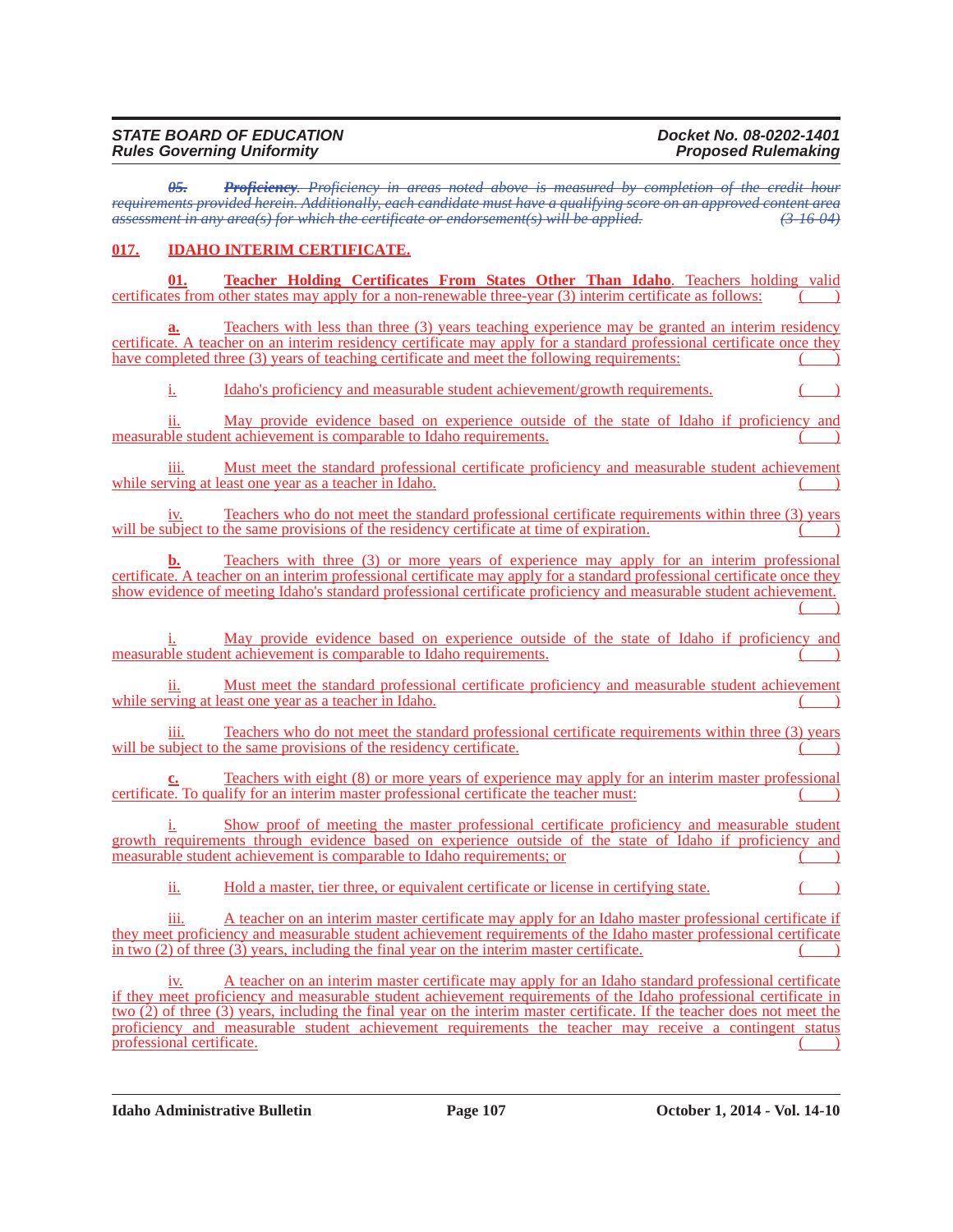| <b>STATE BOARD OF EDUCATION</b>   | Docket No. 08-0202-1401    |
|-----------------------------------|----------------------------|
| <b>Rules Governing Uniformity</b> | <b>Proposed Rulemaking</b> |

**d.** All out of state teachers must meet the following requirements:

i. Will be reviewed by the hiring district for technology deficiencies and may be required to take technology courses to improve their technology skills. ( )

ii. Shall take the state approved mathematics instruction course titled "Mathematical Thinking for Instruction." The course consists of three  $(3)$  credits or forty-five  $(45)$  contact hours of in-service training.

**02. Idaho Comprehensive Literacy Course**. For all Idaho teachers working on interim certificates, alternate routes or coming from out of the state, completion of a state approved reading instruction course shall be a one-time requirement for full certification.

**03. Occupational Specialist Certificate**. Occupational Specialist Certificate applicants must apply for an interim residency certificate. The limited occupational specialist certificate is a one-time three-year (3) interim certificate. Teachers who possess a limited occupation specialist certificate cannot apply for a professional level certificate at the end of the interim certificate period. Standard and advanced occupational specialist certificate holders may apply for a professional level certificate at the conclusion of the interim certificate period.

**04. Reinstatement of Expired Certificate**. An individual holding an expired Idaho certificate may be issued a nonrenewable three-year (3) interim certificate. During the validity period of the interim certificate, the applicant must meet all current requirements listed for the specific certificate and endorsement(s) including the appropriate content, pedagogy, and performance assessments. ( )

**Foreign Institutions**. An educator having graduated from a foreign institution that is listed in the Accredited Degree-Granting Institutions section of the "Accredited Institutions of Postsecondary Education" and having a valid/current teaching certificate/license from the country or province in which the foreign institution is located, may be issued a non-renewable, three-year (3) interim certificate. The applicant must also complete the requirements listed in Section 013 of these rules.

# **018 -- 020. (RESERVED)**

### **021. ENDORSEMENTS.**

Holders of a *Secondary Certificate or a Standard* Elementary Certificate, Secondary Certificate, Exceptional Child Certificate, Standard Occupational Specialist Certificate, *and* or Advanced Occupational Specialist Certificate may be granted endorsements in subject areas as provided herein. Idaho preparation programs shall prepare candidates for endorsements in accordance with the Idaho Standards for Initial Certification of Professional School Personnel. An official statement of competency in a teaching area or field is acceptable in lieu of courses for a teaching major or minor if such statements originate in the department or division of the accredited college or university in which the competency is established and are approved by the director of teacher education of the recommending college or university. To add an endorsement to an existing credential, an individual shall complete the credit hour requirements as provided herein and shall also meet or exceed the state qualifying score on appropriate, state approved content, pedagogy and performance assessments. When converting semester credit hours to quarter credit hours, two (2) semester credit hours is equal to three (3) quarter credit hours.  $\left(4-4-13\right)$ 

**01.** Clinical Experience Requirement. All endorsements require supervised teaching experience in ant content area, or a State Department of Education approved alternative clinical experience. (3-12-14) the relevant content area, or a State Department of Education approved alternative clinical experience.

# *(BREAK IN CONTINUITY OF SECTIONS)*

#### **028.** *EXCEPTIONAL CHILD CERTIFICATE.* **(RESERVED)**

*Holders of this certificate work with children who have been identified as having an educational impairment. (3-16-04)*

*01. General Education Requirements. Completion of the general education requirements at an accredited college or university is required. (3-30-07)*

**Idaho Administrative Bulletin Page 108 October 1, 2014 - Vol. 14-10**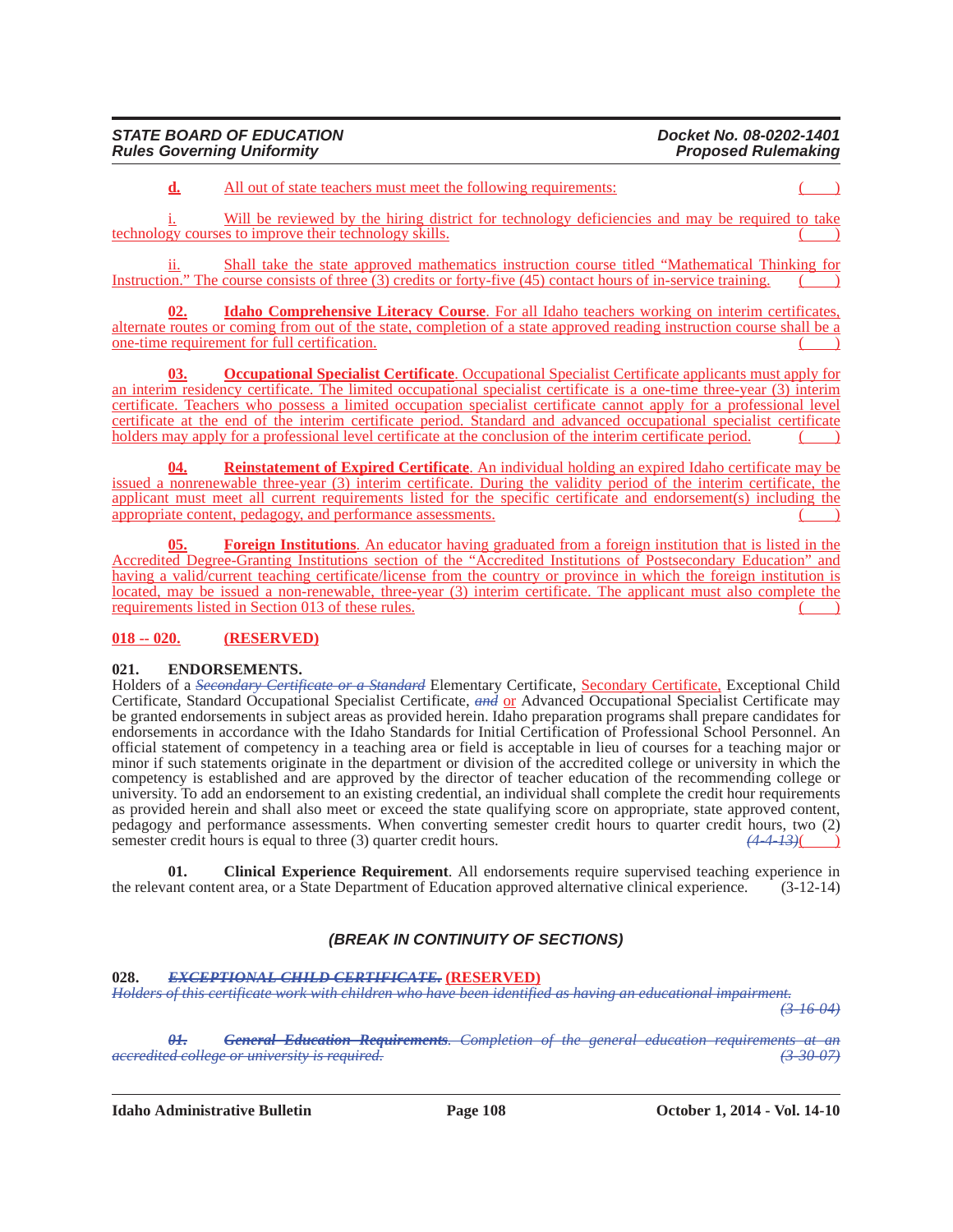*02. Generalist Endorsement (K-12). The Generalist K-12 endorsement is non-categorical and allows one (1) to teach in any K-12 special education setting. This endorsement is valid for five (5) years. Six (6) credit hours are required every five (5) years for renewal. Regardless of prior special education experience, all initial applicants must provide an institutional recommendation that an approved special education program has been completed, with field work to include an internship and student teaching in a special education setting. To be eligible for an Exceptional Child Certificate with a Generalist K-12 endorsement, a candidate must have satisfied the following requirements: (4-4-13)*

*a. Completion of a baccalaureate degree from an accredited college or university. (3-16-04)*

*b. Completion, in an Idaho college or university, of a program in elementary, secondary, or special education currently approved by the Idaho State Board of Education, or completion, in an out-of-state college or university, of a program in elementary, secondary, or special education currently approved by the state educational agency of the state in which the program was completed. (3-16-04)*

*c. Completion of thirty (30) semester credit hours in special education, or closely related areas, as part of an approved special education program. (3-16-04)*

*d. Each candidate must have a qualifying score on an approved core content assessment and a second assessment related to the specific endorsement requested. (3-16-04)*

*03. Early Childhood Special Education Endorsement (Pre-K-3). The Early Childhood Special Education (Pre-K-3) endorsement is non-categorical and allows one to teach in any Pre-K-3 special education setting. This endorsement may only be added to the Standard Exceptional Child Certificate in conjunction with the Generalist K-12 endorsement and is valid for five (5) years. Six (6) credit hours are required every five (5) years for renewal. To be eligible for an Exceptional Child Certificate with an Early Childhood Special Education (Pre-K-3) endorsement, a candidate must have satisfied the following requirements:* 

*Completion of a program of a minimum of twenty (20) semester credit hours in the area of Early Childhood Education to include course work in each of the following areas: Child development and behavior with emphasis in cognitive-language, physical, social and emotional areas, birth through age eight (8); Curriculum and program development for young children ages three to eight (3-8); Methodology: planning, implementing and evaluating environments and materials for young children ages three to eight (3-8); Guiding young children's behavior: observing, assessing and individualizing ages three to eight (3-8); Identifying and working with atypical young children ages three to eight (3-8) Parent-teacher relations; and, Field work to include an internship and student teaching at the Pre-K - 3 grades. (4-7-11)*

*04. Hearing Impairment Endorsement (K-12). Completion of a minimum of thirty (30) semester credit hours in the area of hearing impairment. An institutional recommendation specific to this endorsement is required. To be eligible for an Exceptional Child Certificate with a Hearing Impaired endorsement, a candidate must have satisfied the following requirements: (4-11-06)*

*a. Completion of a baccalaureate degree from an accredited college or university; (4-11-06)*

*b. Completion of a program from an Idaho college or university in elementary, secondary, or special education currently approved by the Idaho State Board of Education; or (4-11-06)*

*Completion of a program from an out-of-state college or university in elementary, secondary, or special education currently approved by the state educational agency of the state in which the program was completed; (4-11-06)*

*d. Completion of a program of a minimum of thirty (30) semester credit hours in the area of Hearing Impairment. Must receive an institutional recommendation specific to this endorsement from an accredited college or* <br> *university*: (4-11-06) *university. (4-11-06)*

*05. Visual Impairment Endorsement (K-12). Completion of a program of a minimum of thirty (30)*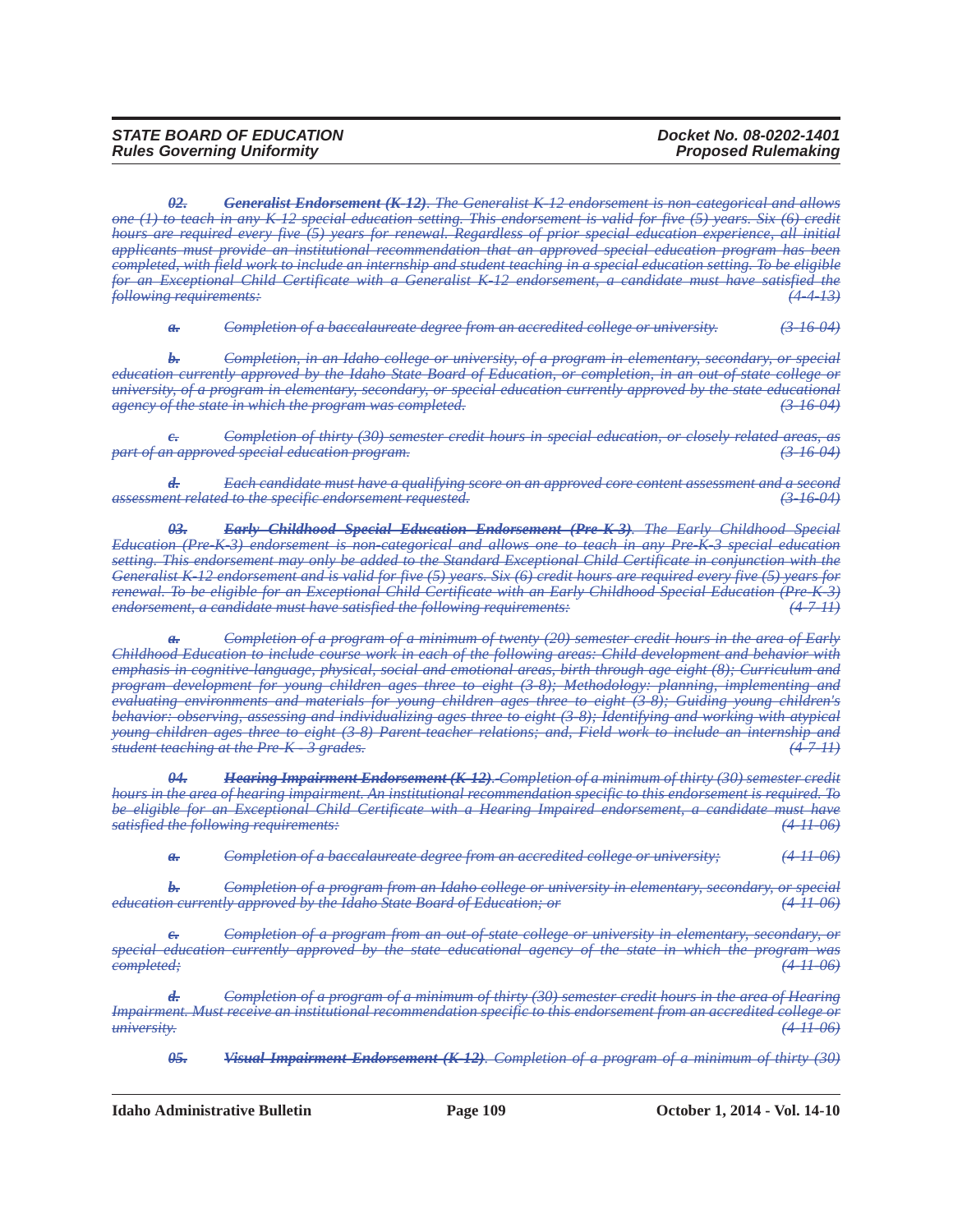| <b>STATE BOARD OF EDUCATION</b>   | Docket No. 08-0202-1401    |
|-----------------------------------|----------------------------|
| <b>Rules Governing Uniformity</b> | <b>Proposed Rulemaking</b> |

*semester credit hours in the area of visual impairment. An institutional recommendation specific to this endorsement is required. To be eligible for an Exceptional Child Certificate with a Visually Impaired endorsement, a candidate must have satisfied the following requirements: (4-11-06)*

*a. Completion of a baccalaureate degree from an accredited college or university; (4-11-06)*

*b. Completion of a program from an Idaho college or university in elementary, secondary, or special education currently approved by the Idaho State Board of Education; or (4-11-06)*

*c. Completion of a program from an out-of-state college or university in elementary, secondary, or special education currently approved by the state educational agency of the state in which the program was completed; (4-11-06)*

*d. Completion of a program of a minimum of thirty (30) semester credit hours in the area of Visual Impairment. Must receive an institutional recommendation specific to this endorsement from an accredited college or university. (4-11-06)*

#### *(BREAK IN CONTINUITY OF SECTIONS)*

#### *034. CERTIFICATION STANDARDS FOR PROFESSIONAL-TECHNICAL EDUCATORS.*

*Teachers of professional-technical classes or programs in secondary or postsecondary schools must hold an endorsement in an appropriate occupational discipline. This endorsement may be held on a Secondary Teaching Certificate or on an Occupational Specialist Certificate. For postsecondary instructors and administrators, certification fees are set by the State Board for Professional-Technical Education, and application processes are*<br>*managed by the Division of Professional-Technical Education. managed by the Division of Professional-Technical Education. (3-16-04)*

#### *035. DEGREE BASED PROFESSIONAL-TECHNICAL CERTIFICATION.*

*01. Teacher Preparation Through Degreed Program. Individuals graduating from an approved occupational teacher preparation degree program qualify to teach in the following five (5) disciplines: Agricultural Science & Technology; Business Technology Education; Family & Consumer Science; Marketing Technology Education; and Technology Education. Occupational teacher preparation course work must meet the Idaho Standards for the Initial Certification of Professional School Personnel. The occupational teacher education program must provide appropriate content to constitute a major in the identified field. Student teaching shall be in an approved program and include experiences in the major field. Applicants shall have accumulated four-thousand (4,000) clock hours of related work experience or shall have completed an approved practicum in their respective field of specialization. (3-16-04)*

*02. Professional-Technical Administrator Certificate. The Professional-Technical Administrator certificate is required for an individual serving as an administrator, director, manager or coordinator of professionaltechnical education at the state, secondary or postsecondary level. Individuals must meet the following prerequisites to qualify for the Professional-Technical Administrator Certificate. Equivalence in each area will be determined on an individual basis by the State Division of Professional-Technical Education. (3-16-04)*

*a. Qualify for or hold an Occupational Specialist certificate or hold an occupational endorsement on the secondary teaching credential; (3-16-04)*

*b. Provide evidence of a minimum of three (3) years' teaching in an occupational discipline;*

*(3-16-04)*

*c. Hold a masters degree; and, (3-16-04)*

*d. Completed at least fifteen (15) semester credits of administrative course work. Applicants must have completed: financial aspects of professional-technical education; administration of personnel; and legal aspects of professional-technical education. Additional course work can be selected from any of the following areas:*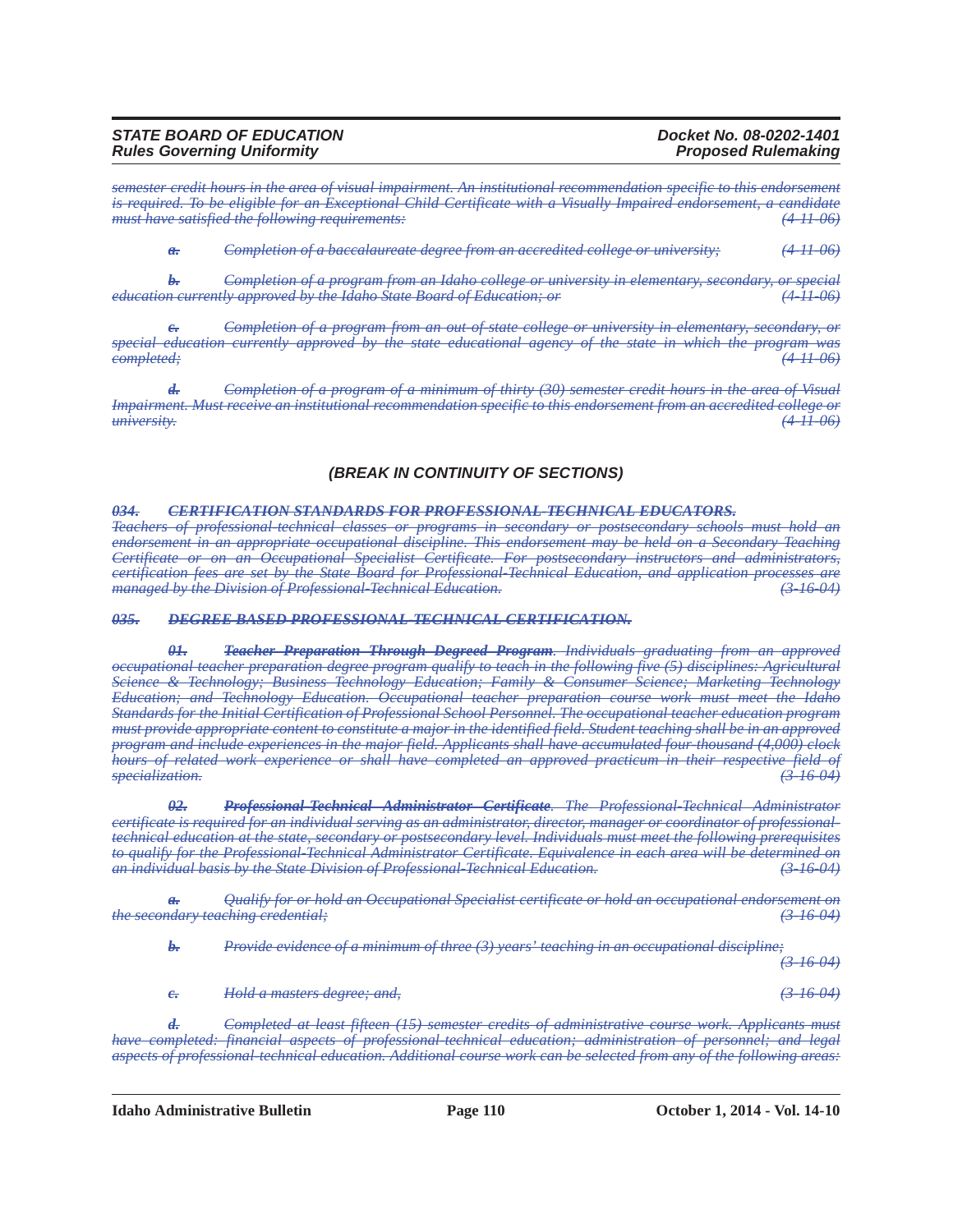*administration and supervision of occupational programs; instructional supervision; administration internship; curriculum development; curriculum evaluation; research in curriculum; school community relations; communication; teaching the adult learner; coordination of work-based learning programs; and/or measurement and evaluation. (3-16-04)*

*e. To renew the Professional-Technical Administrator Certificate, individuals are required to complete six (6) semester hours of related course work or meet renewal requirements for professional-technical*<br>*teachers*: (3) 16–04 *teachers. (3-16-04)*

*03. Work-Based Learning Coordinator Endorsement. Educators assigned to coordinate approved work-based experiences must hold the Work-Based Learning Coordinator endorsement. To be eligible, applicants must hold an occupational endorsement on the Standard Secondary Certificate or qualify for an Occupational Specialist Certificate, plus complete course work in coordination of work-based learning programs. (3-16-04)*

*04. Career Counselor Endorsement. The endorsement for a Career Counselor may be issued to applicants who hold a current Pupil Personnel Services Certificate endorsed Counselor K-12 and who have satisfied the following professional technical requirement: Career Pathways and Professional Technical Guidance; Principles/Foundations of Professional-Technical Education; and Theories of Occupational Choice. (3-16-04)*

# *036. INDUSTRY BASED PROFESSIONAL-TECHNICAL CERTIFICATION.*

*Persons who need to hold the Occupational Specialist Certificate include: secondary educators assigned to Health Occupations Education and to Trades & Industry Education; specialized occupational areas where specific degreegranting professional technical teacher education programs do not exist; and postsecondary professional-technical educators who teach courses to 9-12 students. (3-16-04)*

*01. General Requirements. Applicants must: be eighteen (18) years of age; document full-time, successful, recent, gainful employment in the area for which certification is requested; possess either a high school diploma or General Educational Development (GED) certificate; meet provisions of Idaho Code; and, verify technical skills through work experience, certification or testing as listed below. When applicable, requirements of occupationally related state agencies must also be met. Since educational levels and work experiences vary, applicants may be determined highly qualified under any one (1) of the following three (3) options: (3-16-04)*

*Have sixteen-thousand (16,000) hours of full-time, successful, recent, gainful employment in the occupation for which certification is requested. Up to forty-eight (48) months credit can be counted toward the eight (8) years on a month-to-month basis for journeyman training and/or postsecondary training successfully completed as a full-time student in an approved/approvable, postsecondary, professional-technical education program. (3-16- 04)*

*b. Have a bachelor's degree in the specific occupation or related area, plus six-thousand (6,000) hours of full-time, successful, recent, gainful employment in the occupation. (3-16-04)*

*c. Meet one (1) of the following: (3-16-04)*

*i. Have at least journeyman level plus two (2) years of recent, full-time, gainful, related work experience. A person who has completed a formal apprenticeship program in the occupation or related area for*  which certification is requested. The apprenticeship must be under the direction of an employer and the Bureau of *Apprenticeship and Training or an approved State Apprenticeship Agency; (3-16-04)*

*ii. Pass approved state or national certification/certification examination plus three (3) years of recent, full time, gainful, related work experience (length and type of work experience in emergency services and health professions will be determined on an individual basis); or (3-16-04)*

*iii. Pass approved industry related certification for skill level requirements (vendor and industry specific) plus three (3) years of recent, full-time, gainful, related work experience (length and type of work experience in emergency services and health professions will be determined on an individual basis). If no competency test exists, a written recommendation from a representative occupational advisory council/committee and recorded in its minutes is required to verify occupational competence. (3-16-04)*

**Idaho Administrative Bulletin Page 111 October 1, 2014 - Vol. 14-10**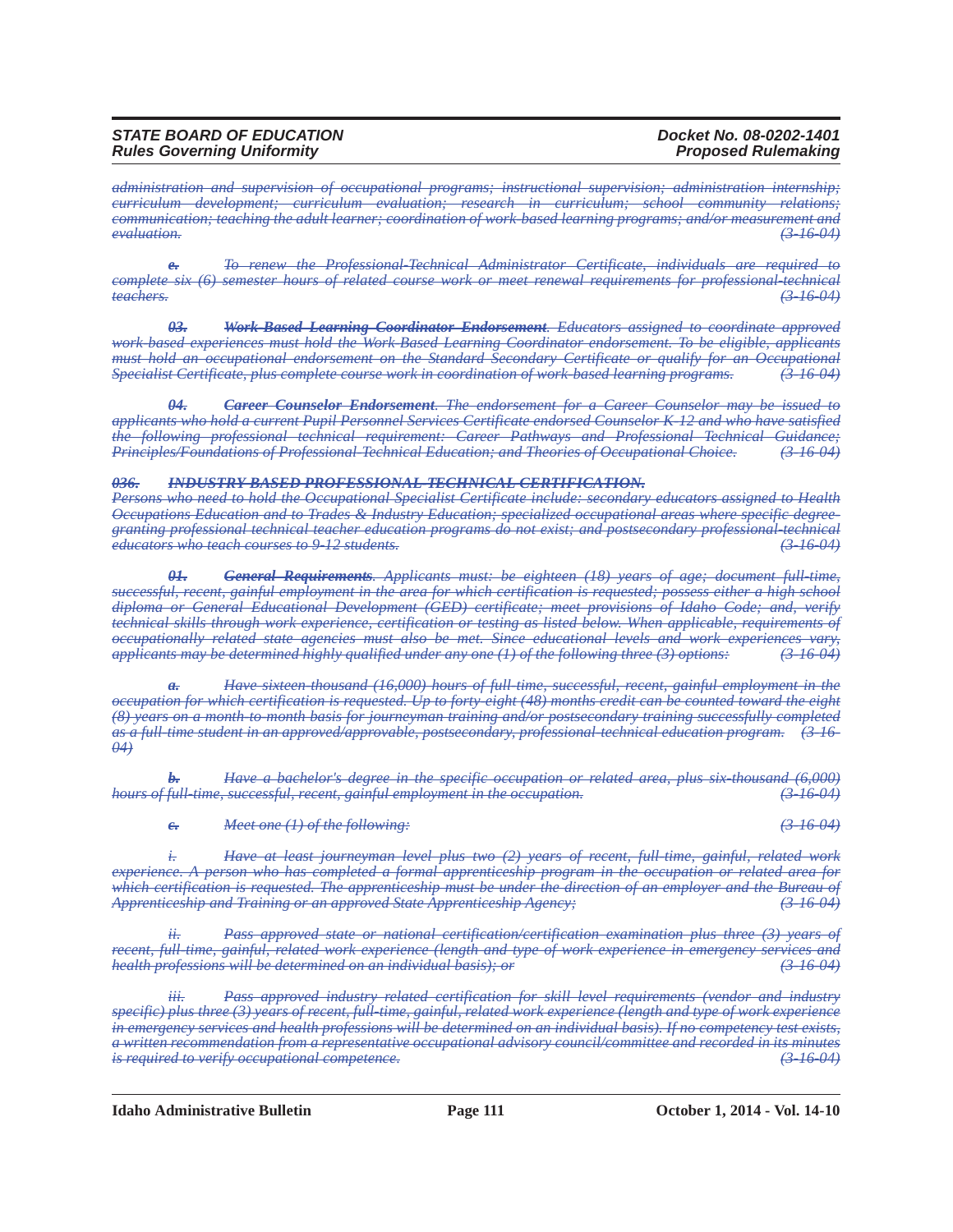| <b>STATE BOARD OF EDUCATION</b>   | Docket No. 08-0202-1401    |
|-----------------------------------|----------------------------|
| <b>Rules Governing Uniformity</b> | <b>Proposed Rulemaking</b> |

*02. Limited Occupational Specialist Certificate. This certificate is issued to individuals who are new to teaching trades and health occupations in public schools. The certificate is valid for three (3) years. (3-16-04)*

*Within the first eighteen (18) months, the holder must complete the pre-service workshop sponsored by the State Division of Professional-Technical Education and an approved course in professional technical methods and student assessment. (3-16-04)*

*b. Complete a new-teacher induction workshop at the state or district level. (3-16-04)*

*c. File a Professional Development Plan with the State Division of Professional-Technical Education. (3-16-04)*

*d. Within the three (3) year period of the Limited Occupational Specialist Certificate, the instructor must satisfactorily complete course work which includes competencies in four (4) of the following: Principles/ Foundations of Occupational Education; Career Pathways and Guidance; Analysis, Integration, and Curriculum Development; Measurement and Evaluation; and Methods of Teaching Occupational Education. (3-16-04)*

*03. Standard Occupational Specialist Certificate. This certificate is issued to individuals who have completed course work equivalent to that required of the Limited Occupational Specialist Certificate. The certificate must be renewed every five (5) years, which shall include completion of six (6) semester credit hours of approved course work or verification of two hundred-forty (240) hours of approved related work experience or ninety (90) hours of attendance at approved technical conferences, institutes, or workshops or any equivalent combination thereof, and file of a Professional Development Plan for the next certification period. (3-16-04)*

*04. Advanced Occupational Specialist Certificate. This certificate is issued to individuals who meet all the requirements outlined below: (3-16-04)*

*a. Meet the requirements for the Standard Occupational Specialist Certificate; (3-16-04)*

*b. Provide evidence of completion of a teacher training degree program or eighteen (18) semester credits of approved course work in addition to the twelve (12) semester credits required for the Standard Occupational Specialist Certificate (a total of thirty (30) semester credits); and (3-16-04)*

*c. File a new Professional Development Plan for the next certification period. (3-16-04)*

*d. This certificate must be renewed every five (5) years, which shall include completion of six (6) semester credit hours of approved course work or submit verification of two hundred-forty (240) hours of approved related work experience or ninety (90) hours of attendance at approved technical conferences, institutes and workshops or any equivalent combination thereof, and file a new Professional Development Plan for the next eertification period.* (3.16.04) *certification period. (3-16-04)*

**03***7***4. -- 041. (RESERVED)**

### **042. ALTERNATE ROUTES TO CERTIFICATION.**

The purpose of this program is to provide an alternative for individuals to become certificated teachers in Idaho without following a standard teacher education program. Alternative Routes to Certification shall allow individuals to serve as the teacher of record prior to having earned full certification status. The teacher of record is defined as the person who is primarily responsible for planning instruction, delivering instruction, assessing students formatively and summatively, and designating the final grade. Individuals who are currently employed as Para-Educators, individuals who are currently certificated to teach but who are in need of emergency certification in another area, and individuals with strong subject matter background but limited experience with educational methodology shall follow the alternate certification requirements provided herein. Applicants completing an approved alternative route to <u>authorization may be granted an Idaho interim residency certificate and are subject to all of the requirements of the interim certificate as provided for in Section 017.  $(4-4-13)($ </u> interim certificate as provided for in Section 017.

*043***01. Alternative Authorization -- Teacher To New Certification**. The purpose of this alternative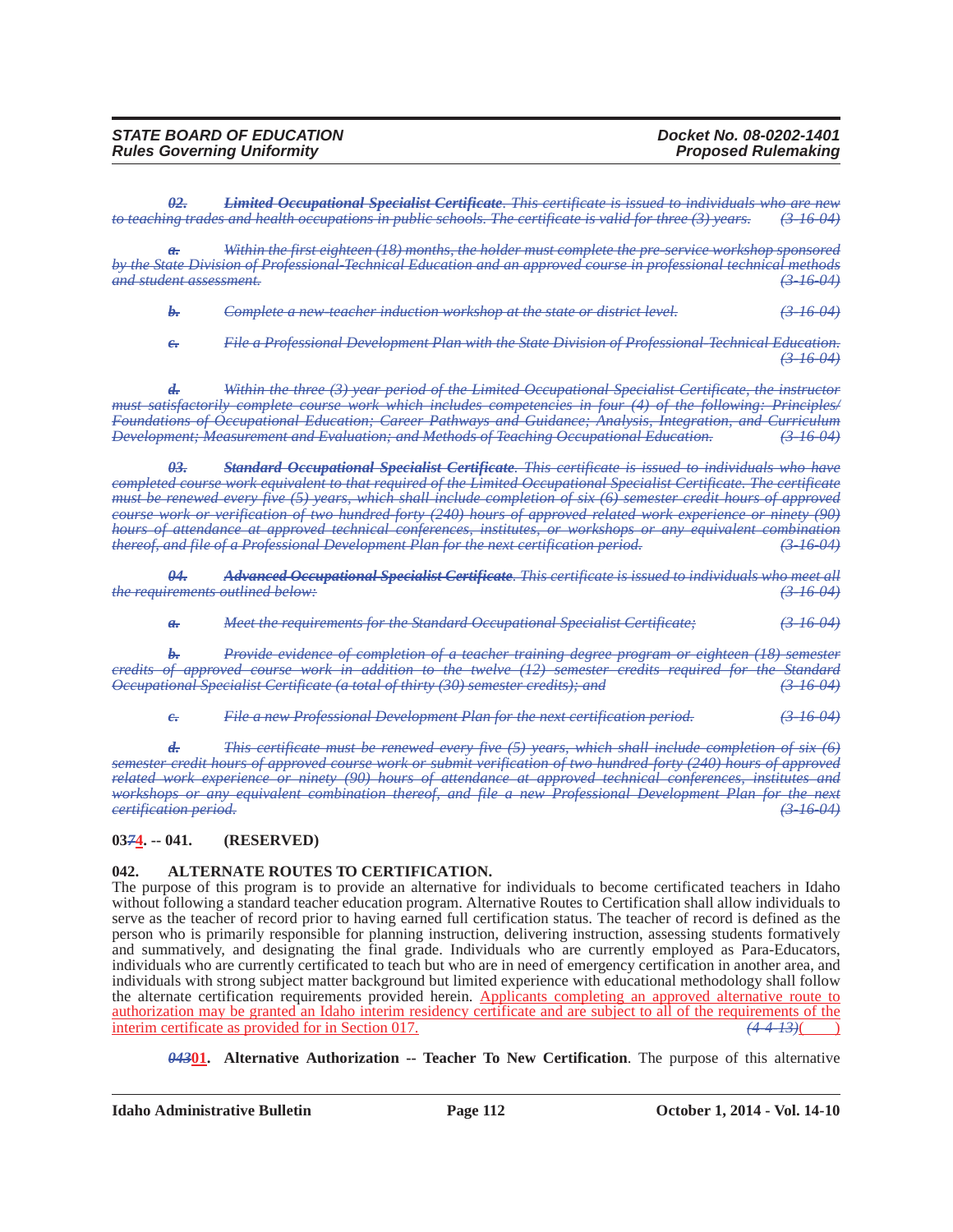| <b>STATE BOARD OF EDUCATION</b>   | Docket No. 08-0202-1401    |
|-----------------------------------|----------------------------|
| <b>Rules Governing Uniformity</b> | <b>Proposed Rulemaking</b> |

authorization is to allow Idaho school districts to request endorsement/certification when a professional position cannot be filled with someone who has the correct endorsement/certification. Alternative authorization in this area *is valid for up to three (3) years and is nonrenewable*. *(5-8-09)*( )

*01***a.** *Initial Qualifications.* Prior to application, a candidate must hold a Bachelor's degree, and a valid Idaho teacher certificate without full endorsement in content area of need. The school district must provide supportive information attesting to the ability of the candidate to fill the position.  $\frac{(5-8-09)}{(25-8-09)}$ supportive information attesting to the ability of the candidate to fill the position.

*02***b.** Alternative Route Preparation Program. (3-20-04)

*a*i. Option I - Teacher to New Certification/Endorsement. *(5-8-09)*

*i.* Candidate will work toward completion of the alternative route preparation program through a participating college/university, and the employing school district. Candidate must complete a minimum of nine (9) semester credits annually to *be* maintain eligib*le*ility *for extension of up to a total of three (3) years*. *(3-20-04)*

*ii.* The participating college/university shall provide procedures to assess and credit equivalent knowledge, dispositions, and relevant life/work experiences. *(3-20-04)*

*iii.* Candidate shall meet all requirements for the endorsement/certificate as provided herein.

 $(3-20-04)$ 

*bii.* Option II - National Board (endorsement only). By earning National Board certification in content specific areas teachers may gain endorsement in a corresponding subject area.  $(5-8-09)$ 

*c*iii. Option III - Master's degree or higher (endorsement only). By earning a graduate degree in a content specific area, candidates may add an endorsement in that same content area to a valid certificate. (5-8-09)

*d*iv. Option IV - Testing and/or Assessment (endorsement only). Two (2) pathways are available to some teachers, depending upon endorsement(s) already held. *(5-8-09)*

 $\dot{t}$  Pathway 1 - Endorsements may be added through state-approved testing and a mentoring component. The appropriate test must be successfully completed within the first year of authorization in an area closely compatible with an endorsement for which the candidate already qualifies and is experienced. Additionally requires the successful completion of a one (1)-year state-approved mentoring component. requires the successful completion of a one (1)-year state-approved mentoring component. *(5-8-09)*

Pathway 2 - Endorsements may be added through state-approved testing in an area less closely compatible with an endorsement for which the candidate already qualifies and is experienced. The appropriate test must be successfully completed within the first year of the authorization. Additionally requires the successful completion of a one (1)-year state-approved mentoring component and passing a final pedagogy assessment.

*(5-8-09)*( )

 $(3-20-04)$ 

*044***02**. **Alternative Authorization -- Content Specialist**. The purpose of this alternative authorization is to offer an expedited route to certification for individuals who are highly and uniquely qualified in a subject area to teach in a district with an identified need for teachers in that area. *Alternative authorization in this area is valid for three (3) years and is not renewable.* 

*01***a.** Initial Qualifications. (3-20-04)

*a*i. Prior to application, a candidate must hold a Bachelor's degree or have completed all of the requirements of a Bachelor's degree except the student teaching or practicum portion. (4-4-13)

*bii.* The candidate shall meet enrollment qualifications of the alternative route preparation program.

*02***b.** Alternative Route Preparation Program -- College/University Preparation. (3-20-04)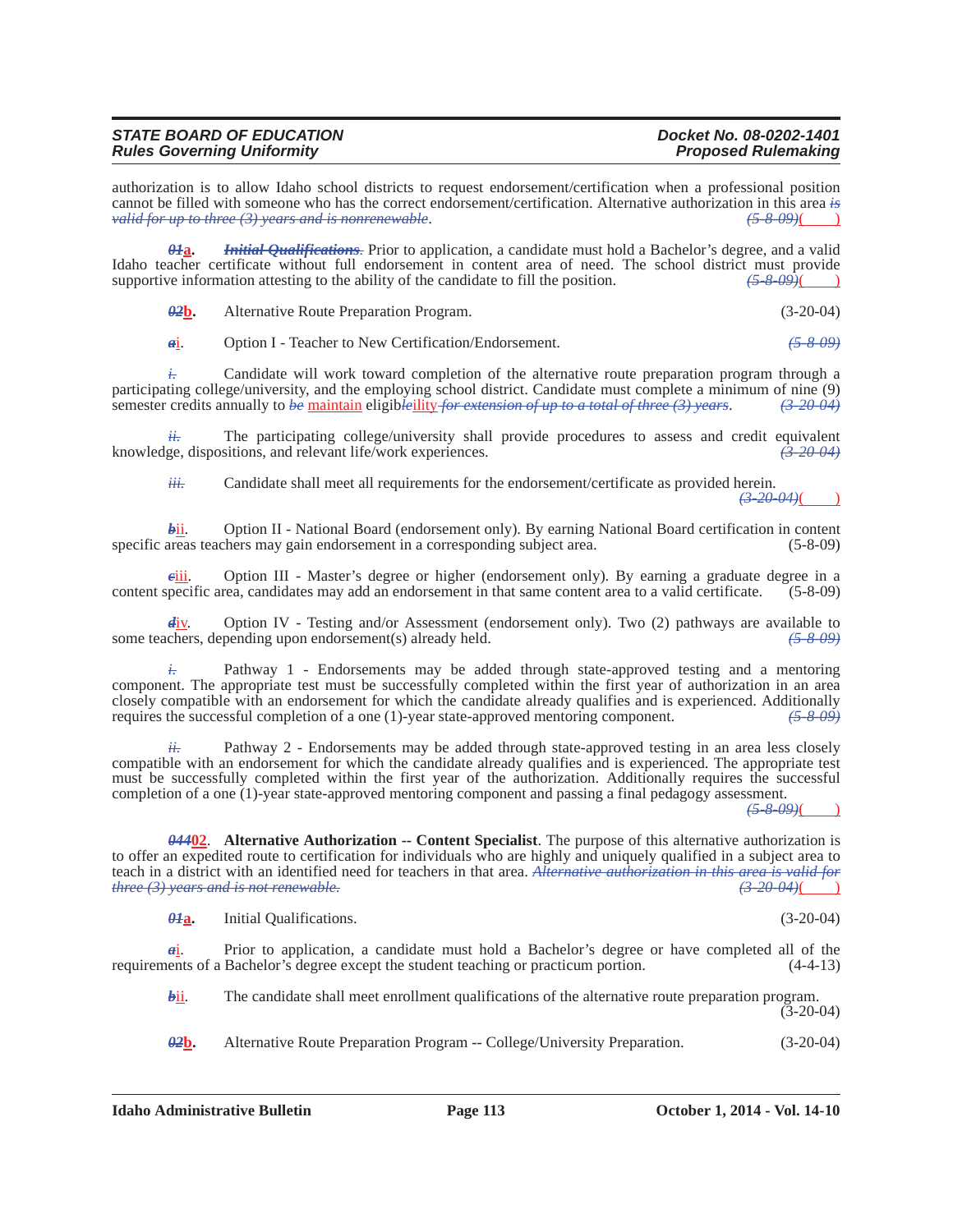| <b>STATE BOARD OF EDUCATION</b>   | Docket No. 08-0202-1401    |
|-----------------------------------|----------------------------|
| <b>Rules Governing Uniformity</b> | <b>Proposed Rulemaking</b> |

*a*i. A consortium comprised of a designee from the college/university to be attended, and a representative from the school district, and the candidate shall determine preparation needed to meet the Idaho Standards for Initial Certification of Professional School Personnel. This preparation must include mentoring and a minimum of one (1) classroom observation per month until certified. (3-20-04)

 $\frac{\partial \mathbf{h}}{\partial \mathbf{h}}$ . Prior to entering the classroom, the candidate completes eight (8) to sixteen (16) weeks of ed study in education pedagogy.  $accelerated study in education pedagogy.$ 

*c*iii. Candidate will work toward completion of the alternative route preparation program through a participating college/university, and the employing school district. A teacher must attend, participate in, and successfully complete an individualized alternative route preparation program as one (1) of the conditions to receive a recommendation for full certification. (3-20-04)

The participating college/university shall provide procedures to assess and credit equivalent knowledge, dispositions and relevant life/work experiences. (3-20-04)

*e*v. Prior to entering the classroom, the candidate shall meet or exceed the state qualifying score on appropriate state-approved content, pedagogy, or performance assessment. (3-20-04)

*045***03. Non-traditional Route To Teacher Certification**. An individual may acquire interim certification as found in Section 01*5*6 of these rules through an approved non-traditional route certification program.

 $(3-20-14)$ ()

| $\theta$ <i>H</i> a.     | <b>Approval of the Program.</b> The State Board of Education must approve any non-traditional route to<br>teacher certification. The program must include, at a minimum, the following components: | <del>(3-20-14)</del> ( |
|--------------------------|----------------------------------------------------------------------------------------------------------------------------------------------------------------------------------------------------|------------------------|
| $\mathbf{d}$ 1.          | Preassessment of teaching and content knowledge;                                                                                                                                                   | $(4-6-05)$             |
| bii.                     | An academic advisor with knowledge of the prescribed instruction area; and                                                                                                                         | $(4-6-05)$             |
| eiii.                    | Exams of pedagogy and content knowledge.                                                                                                                                                           | $(4-6-05)$             |
| $\theta$ <sub>2</sub> b. | <b>Eligibility</b> . Individuals who possess a bachelor's degree or higher from an institution of higher                                                                                           |                        |

education may utilize this non-traditional route to an interim Idaho Teacher Certification.

| $\theta$ 3 $c$ . | <b>Requirements for Completion.</b> To complete this non-traditional route, the individual must: |             |  |
|------------------|--------------------------------------------------------------------------------------------------|-------------|--|
|                  |                                                                                                  | $(3-20-14)$ |  |

| 641.    | Complete a Board approved program;                                 | $(4-6-05)$ |
|---------|--------------------------------------------------------------------|------------|
| $bii$ . | Pass the Board approved pedagogy and content knowledge exams; and  | $(4-6-05)$ |
| eiii.   | Complete the Idaho Department of Education Criminal History Check. | $(4-6-05)$ |

*04***d.** *Interim Certificate.* Upon completion of the certification process described herein, the individual will be awarded an *interim certificate from the State Department of Education's Bureau of Certification and Professional Standards. The term of the interim certification shall be three (3) years* Idaho residency certificate. During the term of the interim certificate, teaching by the individual must be done in conjunction with a two (2) year *a* teacher mentoring program approved by the Board. The individual must complete the mentoring program during the term of the *interim* certificate. In the case where teachers start their mentoring program in the third year of their *interim* certificate, they must apply to the State Department of Education Teacher Certification Department for a *waiver* one (1) year extension to complete the final year of their mentoring program for *full* professional certification. All laws and rules governing the fully certificated teachers with respect to conduct, discipline and professional standards shall apply to individuals teaching under an interim residency certificate.  $\left(3-20-14\right)$ standards shall apply to individuals teaching under a*n*-interim residency certificate.

*Interim Certificate Not Renewable. Interim e*Certification hereunder is only available on a one (1) time basis per individual. It will be the responsibility of the individual to obtain full Idaho *Teacher* Professional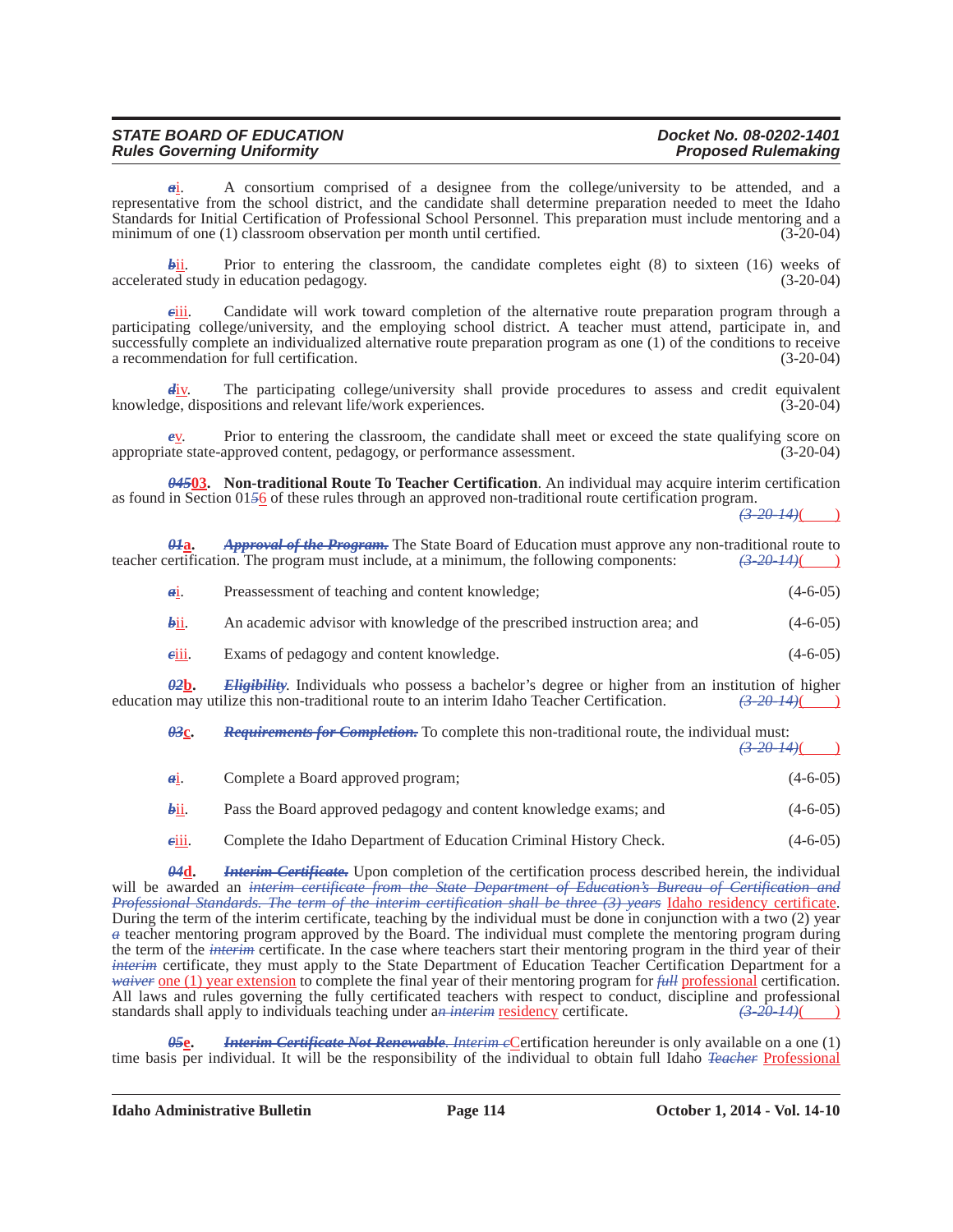**02. New or Renewal Certificate**. All types, issued for five (5) years -- seventy-five dollars (\$75).

**Idaho Administrative Bulletin Page 115 October 1, 2014 - Vol. 14-10**

# *STATE BOARD OF EDUCATION Docket No. 08-0202-1401*

Certification during the three (3) year *interim* certification term.  $(4-6-05)$ 

*06***f.** *Types of Certificates and Endorsements.* The non-traditional route may be used for first-time certification*, subsequent certificates*, and additional endorsements. *(3-20-14)*( )

#### *046. (RESERVED)*

*Rules Governing Uniformity* 

*047***04. Alternative Authorization - Pupil Personnel Services**. The purpose of this alternative authorization is to allow Idaho school districts to request emergency endorsement/certification when a position requiring the Pupil Personnel Services certificate cannot be filled with someone who has the correct endorsement/ certification. The exception to this rule is the School Nurse endorsement. The requirements for this endorsement are already defined in Subsection 027.03, of these rules. (4-2-08)

*01***a.** *Term of Validity.* Alternative authorization in this area is valid for three (3) years and will be reviewed annually and is nonrenewable.  $(4-2-0.08)$ 

*02***b.** *Initial Qualifications.* The applicant must complete the following: *(4-2-08)*( )

*a*i. Prior to application, a candidate must hold a Masters degree and hold a current Idaho license from the Bureau of Occupational Licenses in the area of desired certification; and (4-2-08)

**bight** The employing school district must provide supportive information attesting to the ability of the e to fill the position. (4-2-08) candidate to fill the position.

# *03***c. Alternative Route Preparation Program**. (4-2-08)

*a*<sup>i</sup>. The candidate must work toward completion of the alternative route preparation program through a ting college/university and the employing school district. (4-2-08) participating college/university and the employing school district.

 $\frac{\partial \mathbf{h}}{\partial \mathbf{h}}$ . The candidate must complete a minimum of nine (9) semester credits annually to be eligible for 1 of up to a total of three (3) years. extension of up to a total of three  $(3)$  years.

*c*iii. The participating college/university or the State Department of Education will provide procedures to assess and credit equivalent knowledge, dispositions, and relevant life/work experiences. (4-2-08)

*d*<sub>iv</sub>. The candidate must meet all requirements for the endorsement/certificate as provided herein.

(4-2-08)

# *(BREAK IN CONTINUITY OF SECTIONS)*

### **066. FEES.**

**04***8***3. -- 059. (RESERVED)**

The state department of education shall maintain a record of all certificates issued, showing names, dates of issue and renewal, and if revoked, the date thereof and the reason therefor and the performance rating of each component on the statewide performance evaluation system. A nonrefundable fee shall accompany each application for a prekindergarten through grade twelve (12) certificate, alternate certificate, change in certificate or replacement as follows: *(3-16-04)*( )

**01.** *Initial* **Residency Certificate**. All types, issued for *five* three (*5*3) years -- seventy-five dollars (\$75). *(3-16-04)*( )

*(3-16-04)*( )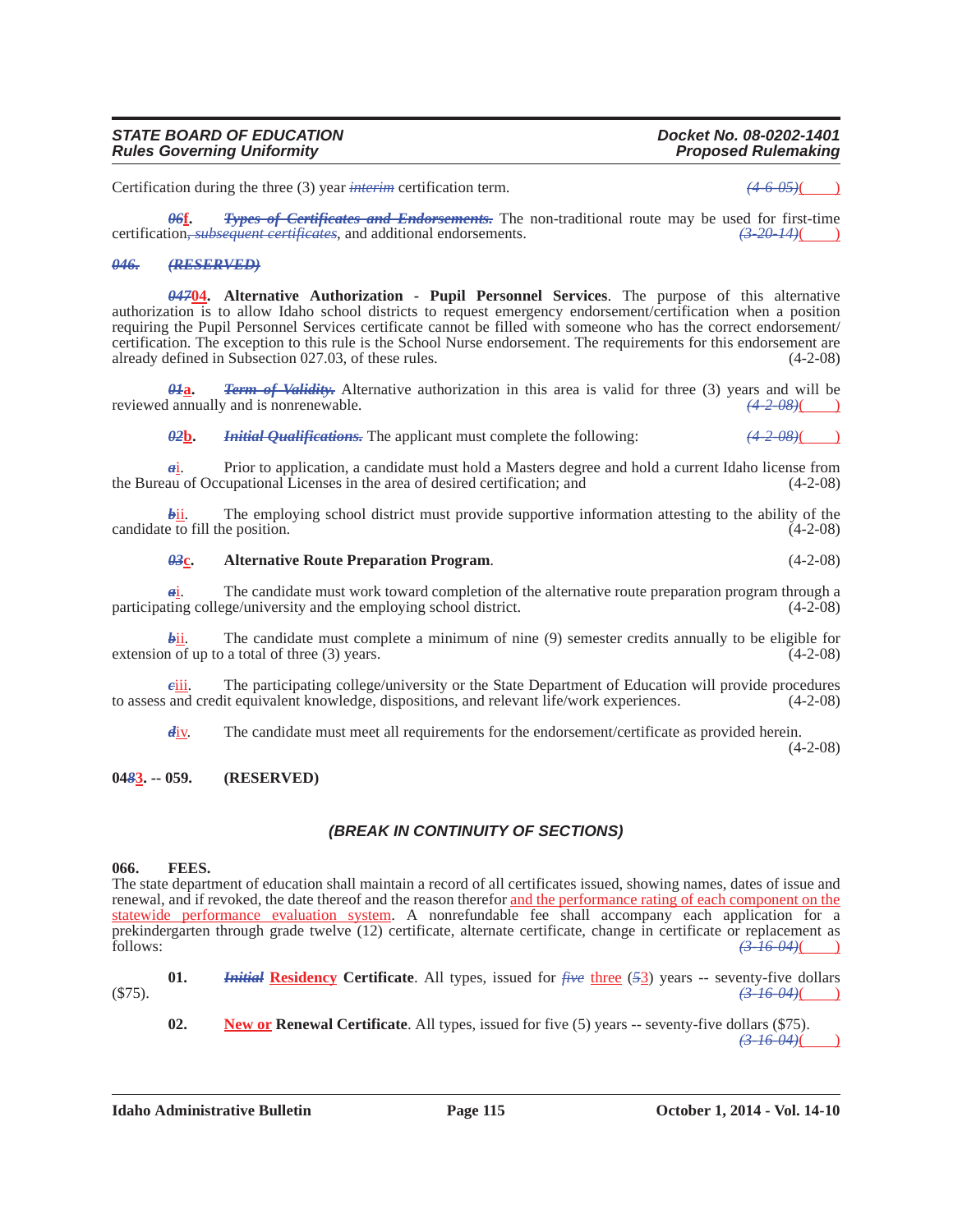**03. Alternate Route Authorization**. All types*, issued for one (1) year* -- one hundred dollars (\$100).  $(3-16-04)$ ( )

**04.** Additions- $\sigma$ , Changes, or Late Fees During the Life of an Existing Certificate. Twenty-five dollars (\$25).  $\left(3\right.16\left.04\right)\left($  )

**05.** To Replace an Existing Certificate. Ten dollars (\$10). (3-16-04)

# *(BREAK IN CONTINUITY OF SECTIONS)*

#### **120. LOCAL DISTRICT EVALUATION POLICY -- TEACHER AND PUPIL PERSONNEL CERTIFICATE HOLDERS.**

Each school district board of trustees will develop and adopt policies for teacher performance evaluation using multiple measures in which criteria and procedures for the evaluation of certificated personnel are research based and aligned to Charlotte Danielson Framework for Teaching Second Edition domains and components of instruction. The process of developing criteria and procedures for certificated personnel evaluation will allow opportunities for input from those affected by the evaluation; i.e., trustees, administrators, teachers, and parents. The evaluation policy will be a matter of public record and communicated to the certificated personnel for whom it is written. Summative evaluations based on the Idaho state performance evaluation system must include observations completed by two (2) observers who have proof of proficiency in evaluating teacher performance as stated in Subsection 121.05 of these rules. One (1) of the observations may be conducted through video. *(3-20-14)*( )

**01. Standards**. Each district evaluation model shall be aligned to state minimum standards that are based on Charlotte Danielson's Framework for Teaching Second Edition domains and components of instruction. Those domains and components include: (3-29-10) (3-29-10)

| a.             | Domain 1 - Planning and Preparation:             | $(3-29-10)$ |
|----------------|--------------------------------------------------|-------------|
| $\mathbf{i}$ . | Demonstrating Knowledge of Content and Pedagogy; | $(3-29-10)$ |
| ii.            | Demonstrating Knowledge of Students;             | $(3-29-10)$ |
| iii.           | Setting Instructional Outcomes;                  | $(3-20-14)$ |
| iv.            | Demonstrating Knowledge of Resources;            | $(3-29-10)$ |
| V.             | Designing Coherent Instruction; and              | $(3-29-10)$ |
| vi.            | Designing Student Assessments.                   | $(3-29-12)$ |
| $\mathbf{b}$ . | Domain 2 - The Classroom Environment:            | $(3-29-12)$ |
| $\mathbf{i}$ . | Creating an Environment of Respect and Rapport;  | $(3-29-10)$ |
| ii.            | Establishing a Culture for Learning;             | $(3-29-10)$ |
| iii.           | Managing Classroom Procedures;                   | $(3-29-10)$ |
| iv.            | Managing Student Behavior; and                   | $(3-29-10)$ |
| V.             | Organizing Physical Space.                       | $(3-29-10)$ |
| c.             | Domain 3 - Instruction and Use of Assessment:    | $(3-29-10)$ |
| $\mathbf{i}$ . | Communicating with Students;                     | $(3-29-12)$ |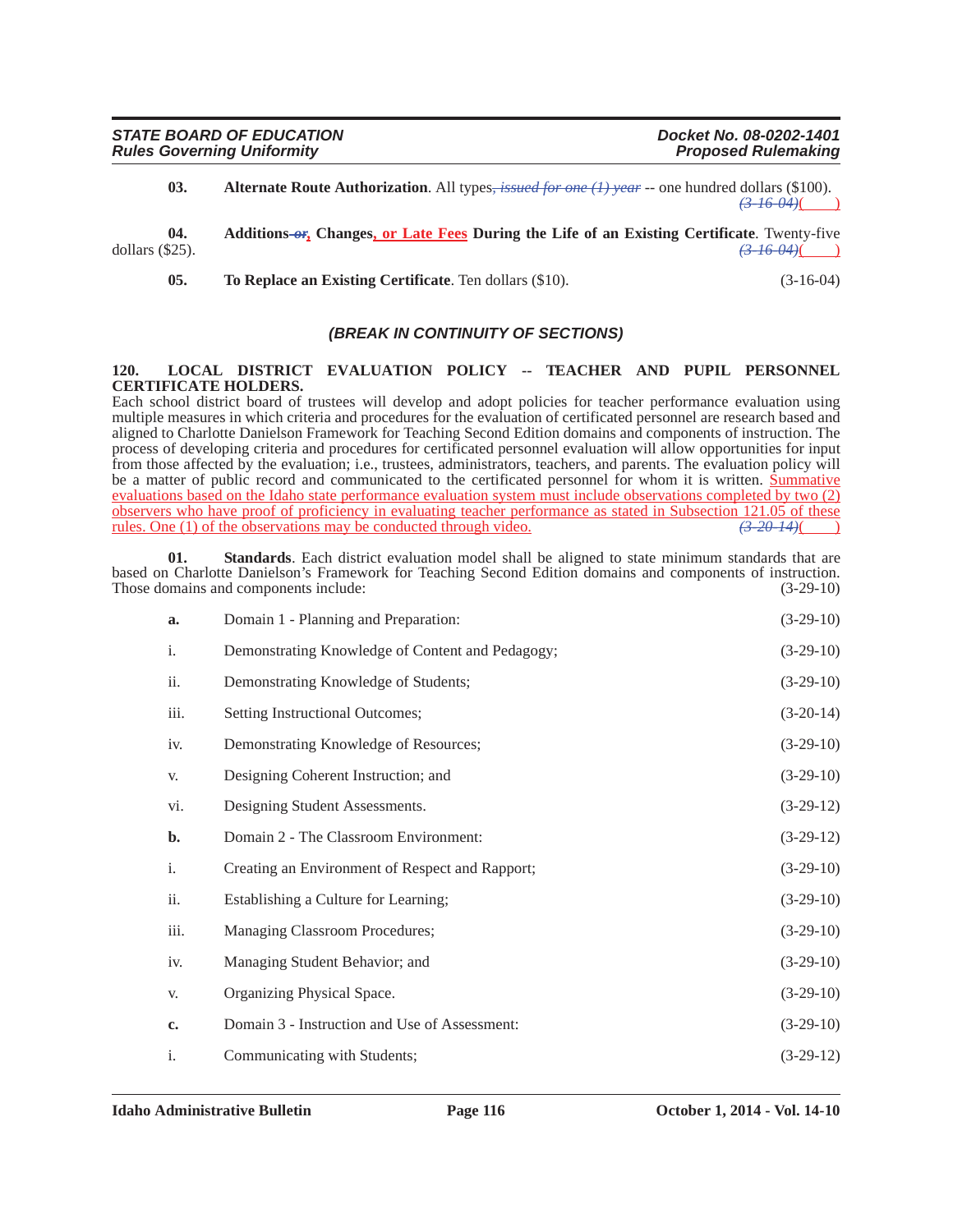| ii.  | Using Questioning and Discussion Techniques;  | $(3-29-10)$ |
|------|-----------------------------------------------|-------------|
| iii. | Engaging Students in Learning;                | $(3-29-10)$ |
| iv.  | Using Assessment in Instruction; and          | $(3-29-12)$ |
| V.   | Demonstrating Flexibility and Responsiveness. | $(3-29-12)$ |
| d.   | Domain 4 - Professional Responsibilities:     | $(3-29-10)$ |
| i.   | Reflecting on Teaching;                       | $(3-29-10)$ |
| ii.  | Maintaining Accurate Records;                 | $(3-29-10)$ |
| iii. | Communicating with Families;                  | $(3-29-10)$ |
| iv.  | Participating in a Professional Community;    | $(3-29-12)$ |
| V.   | Growing and Developing Professionally; and    | $(3-29-10)$ |
| vi.  | Showing Professionalism.                      | $(3-29-10)$ |

**02. Professional Practice**. For evaluations conducted on or after July 1, 2013, all certificated instructional employees must receive an evaluation in which at least sixty-seven percent (67%) of the evaluation results are based on Professional Practice. All measures included within the Professional Practice portion of the evaluation must be aligned to the Charlotte Danielson Framework for Teaching Second Edition. The measures included within the Professional Practice portion of the evaluation shall include a minimum of two (2) documented observations annually, with at least one (1) observation being completed by January 1 of each year. District evaluation models shall also include at least one (1) of the following as a measure to inform the Professional Practice portion of all certificated instructional employee evaluations: (3-20-14)

| <b>a.</b> | Parent/guardian input; | $(3-20-14)$ |
|-----------|------------------------|-------------|
| b.        | Student input; and/or  | $(3-20-14)$ |

**c.** Portfolios. (3-20-14)

**03. Student Achievement**. For evaluations conducted on or after July 1, 2013, all certificated instructional employees, principals and superintendents must receive an evaluation in which at least thirty-three percent (33%) of the evaluation results are based on multiple objective measures of growth in student achievement as determined by the board of trustees and based upon research. For evaluations conducted on or after July 1, 2014, growth in student achievement as measured by Idaho's statewide assessment for Federal accountability purposes must be included. This portion of the evaluation may be calculated using current and/or past year's data and may use one (1) or multiple years of data. Growth in student achievement may be considered as an optional measure for all other school based and district based staff, as determined by the local board of trustees.

**Participants**. Each district evaluation policy will include provisions for evaluating all certificated employees identified in Section 33-1001, Idaho Code, Subsection 16. Evaluations shall be differentiated for certificated non-instructional employees and pupil personnel certificate holders in a way that aligns with the Charlotte Danielson Framework for Teaching Second Edition to the extent possible. Policies for evaluating certificated employees should identify the differences, if any, in the conduct of evaluations for nonrenewable contract personnel and renewable contract personnel. (3-20-14)

**05. Evaluation Policy - Content**. Local school district policies will include, at a minimum, the g information: (4-1-97) following information:

**Idaho Administrative Bulletin Page 117 October 1, 2014 - Vol. 14-10**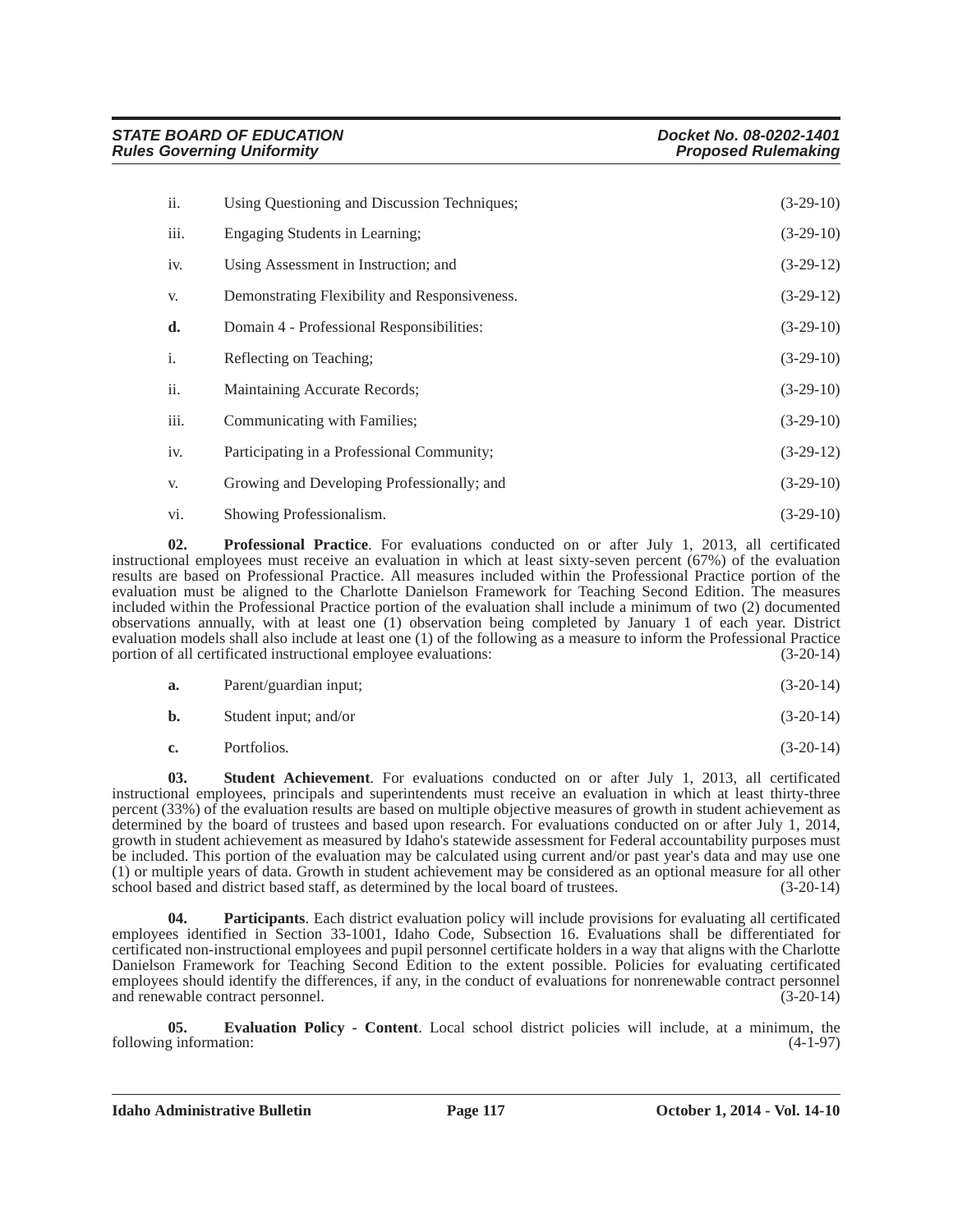| <b>STATE BOARD OF EDUCATION</b>   | Docket No. 08-0202-1401    |
|-----------------------------------|----------------------------|
| <b>Rules Governing Uniformity</b> | <b>Proposed Rulemaking</b> |

**a.** Purpose -- statements that identify the purpose or purposes for which the evaluation is being d: e.g., individual instructional improvement, personnel decisions. (4-1-97) conducted; e.g., individual instructional improvement, personnel decisions.

**b.** Evaluation criteria -- statements of the general criteria upon which certificated personnel will be evaluated.  $(4-1-97)$ evaluated.  $(4-1-97)$ 

**c.** Evaluator -- identification of the individuals responsible for appraising or evaluating certificated instructional staff and pupil personnel performance. The individuals assigned this responsibility shall have received training in evaluation and prior to September 1, 2018, shall demonstrate proof of proficiency in conducting observations and evaluating effective teacher performance by passing a proficiency assessment approved by the State Department of Education as a onetime recertification requirement. (3-20-14)

**d.** Sources of data -- description of the sources of data used in conducting certificated personnel evaluations. For certificated instructional staff, a minimum of two (2) documented classroom observations shall be included as one (1) source of data. At least one (1) of those observations must be completed prior to January 1 of each year. Parent/guardian input, student input and/or portfolios shall be considered. (3-20-14)

**e.** Procedure -- description of the procedure used in the conduct of certificated personnel evaluations.  $(4-1-97)$ 

**f.** Communication of results -- the method by which certificated personnel are informed of the results of evaluation.  $(4-1-97)$ of evaluation.  $(4-1-97)$ 

**g.** Personnel actions -- the action available to the school district as a result of the evaluation and the procedures for implementing these actions; e.g., job status change. Note: in the event the action taken as a result of evaluation is to not renew an individual's contract or to renew an individual's contract at a reduced rate, school districts should take proper steps to follow the procedures outlined in Sections 33-513 through 33-515, Idaho Code in order to assure the due process rights of all personnel. (3-20-14) order to assure the due process rights of all personnel.

**h.** Appeal -- the procedure available to the individual for appeal or rebuttal when disagreement exists of certificated personnel evaluations. (4-1-97) regarding the results of certificated personnel evaluations.

**i.** Remediation -- the procedure available to provide remediation in those instances where remediation is determined to be an appropriate course of action. (4-1-97)

**j.** Monitoring and evaluation. -- A description of the method used to monitor and evaluate the district's personnel evaluation system. (4-1-97)

**k.** Professional development and training -- a plan for ongoing training for evaluators/administrators ners on the districts evaluation standards, tool and process.  $(3-29-10)$ and teachers on the districts evaluation standards, tool and process.

**l.** Funding -- a plan for funding ongoing training and professional development for administrators in evaluation. (3-29-10)

**m.** Collecting and using data -- a plan for collecting and using data gathered from the evaluation tool that will be used to inform professional development. Aggregate data shall be considered as part of the district and individual schools Needs Assessment in determining professional development offerings. (3-20-14)

**n.** Individualizing teacher evaluation rating system -- a plan for how evaluations will be used to identify proficiency and record growth over time. No later than July 1, 2013, districts shall have established an individualized teacher evaluation rating system with a minimum of three (3) rankings used to differentiate performance of teachers and pupil personnel certificate holders including: (3-20-14)

| $(3-20-14)$<br>Unsatisfactory being equal to "1"; |
|---------------------------------------------------|
|---------------------------------------------------|

ii. Basic being equal to "2"; and  $(3-20-14)$